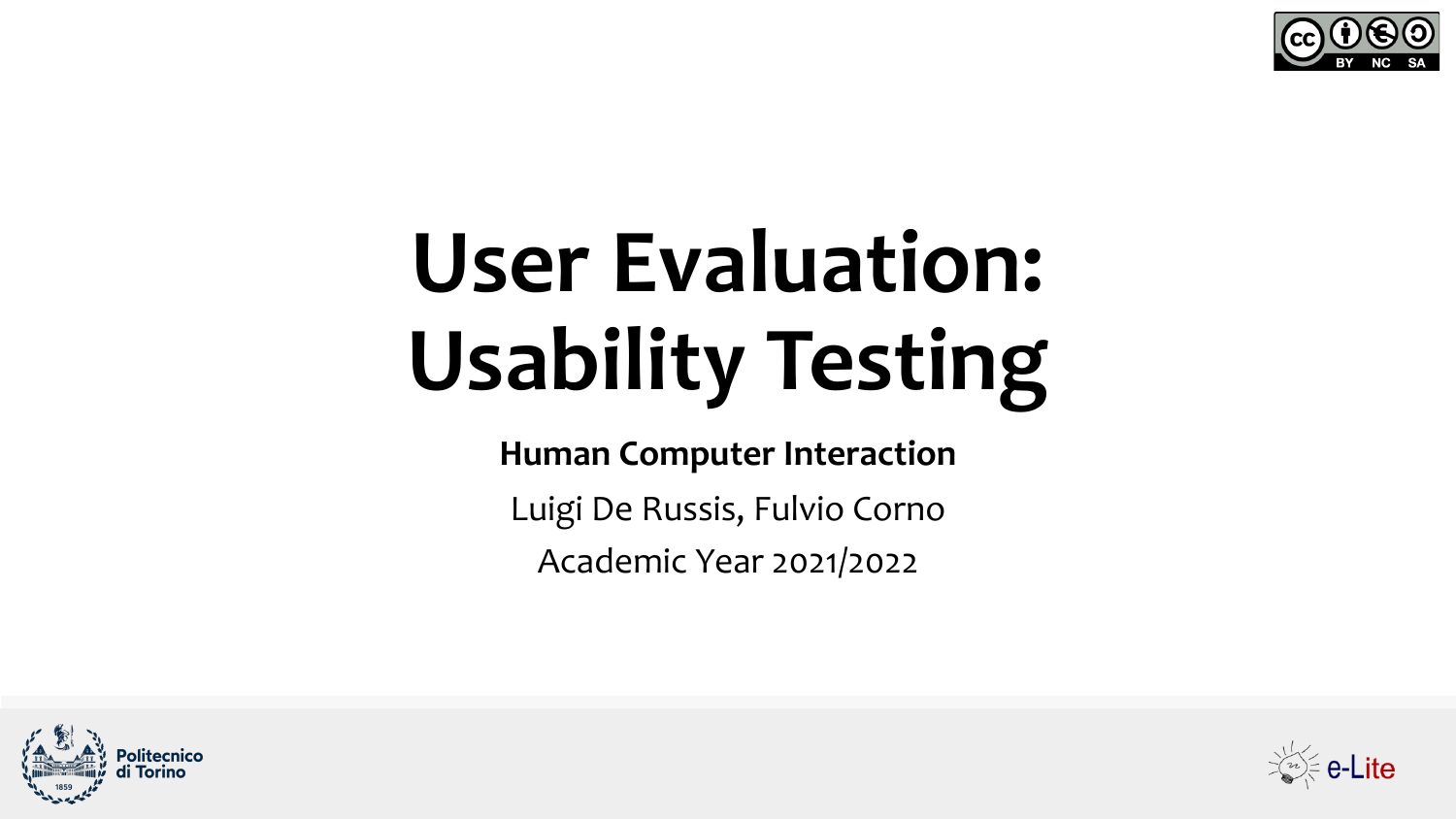## **Evaluation Goal (recap)**

- «Evaluation tests the usability, functionality, and acceptability of an interactive system»
	- o According to the design stage (sketch, prototype, … final)
	- o According to the initial goals
	- o Alongside different dimensions
	- o Using a range of different techniques
- Very wide (and a little bit vague) definition
- The idea is to identify and correct problems as soon as possible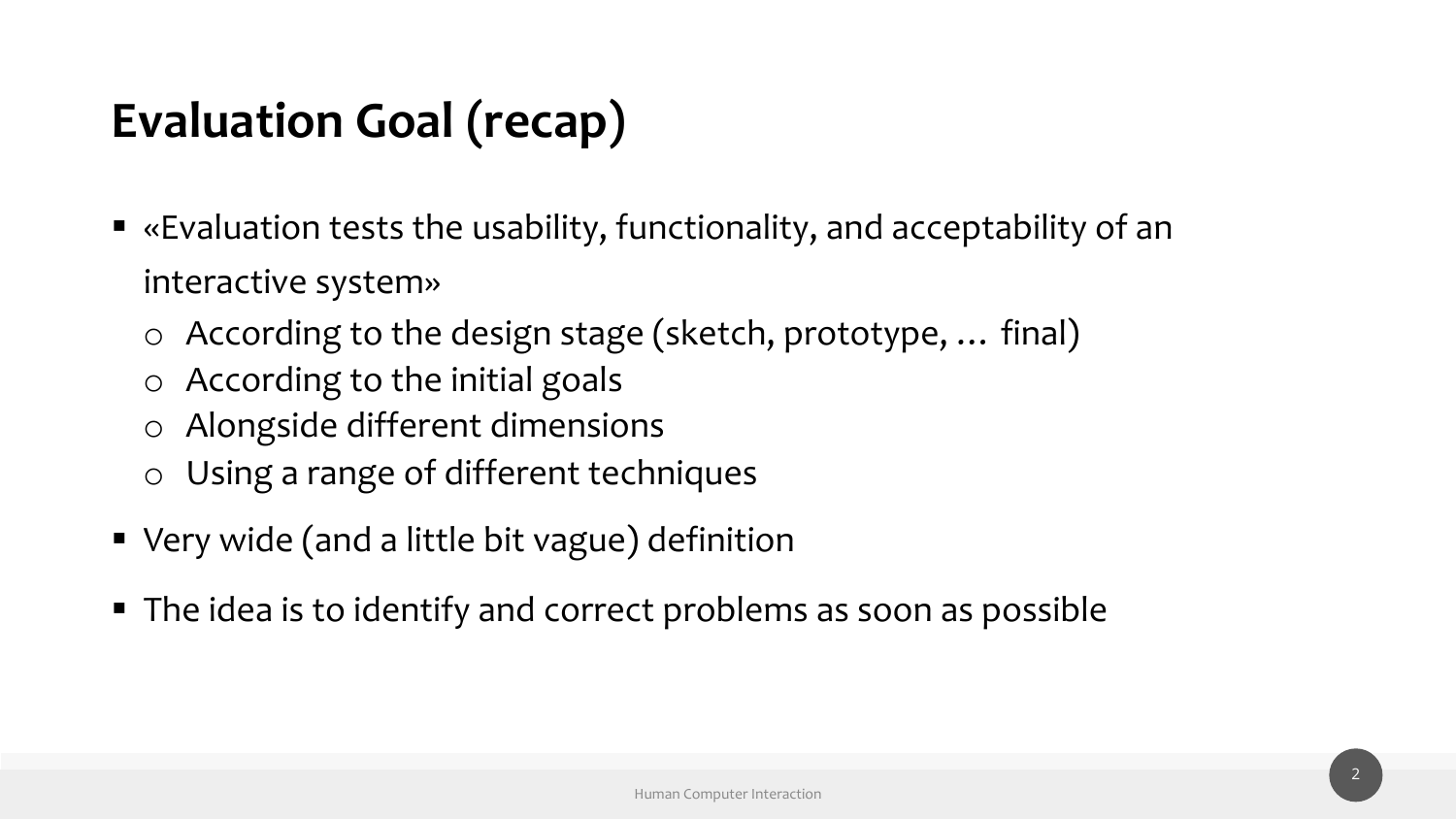# **Evaluation Approaches (recap)**

- Evaluation may take place:
	- o In the laboratory o In the field
- Involving users:
	- o Experimental methods
	- o Observational methods
	- o Query methods
	- o Formal or semi-formal or informal
- Based on expert evaluation:
	- o Analytic methods
	- o Review methods
	- o Model-based methods
	- o Heuristics
- Automated:
	- o Simulation and software measures
	- o Formal evaluation with models and formulas
	- o Especially for low-level issues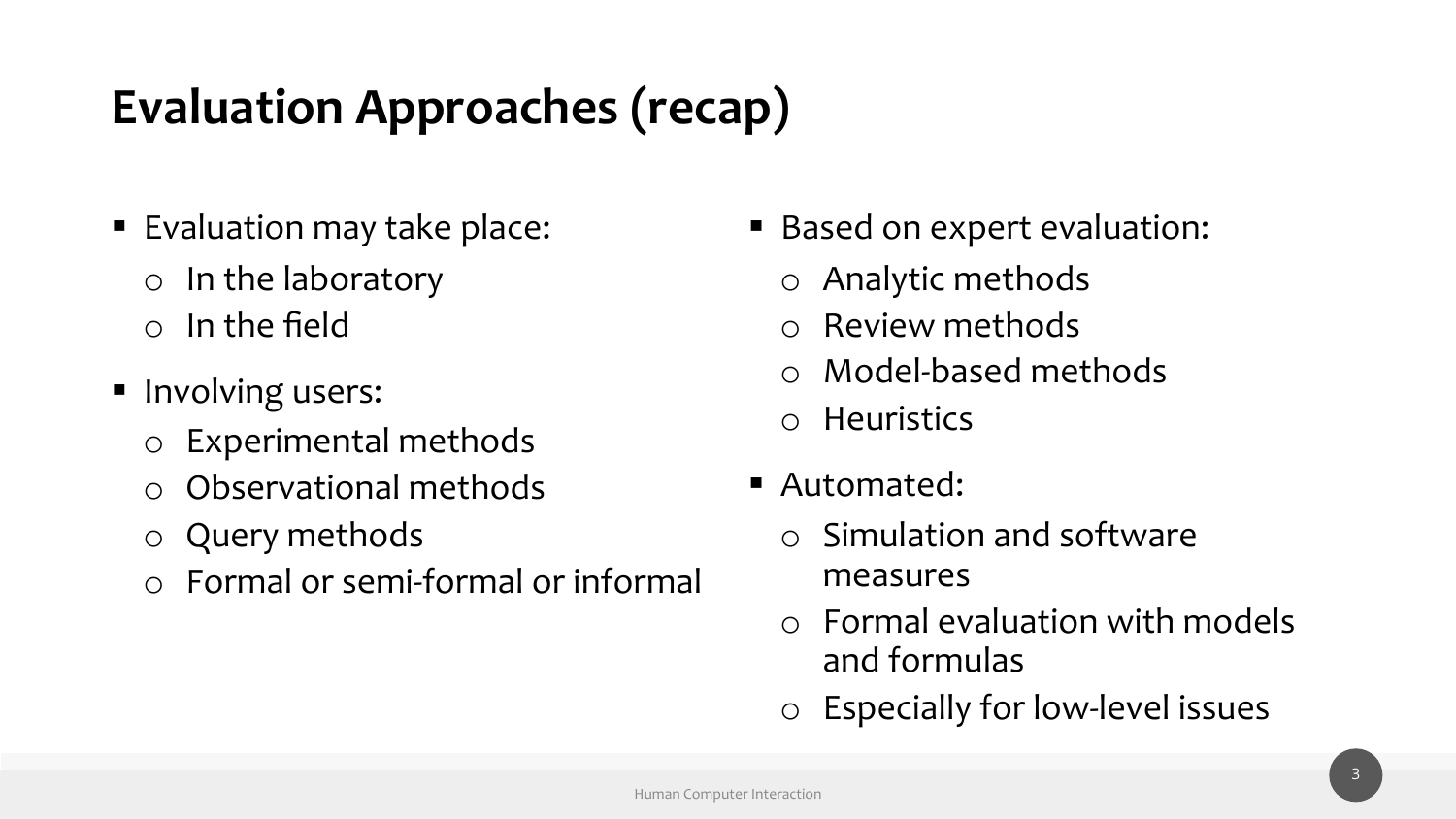## **Lab vs. Field**

*Evaluation in Lab*

- Advantages
	- o specialist equipment available
	- o uninterrupted environment
- Disadvantages
	- o lack of context
	- o difficult to observe several users cooperating
- Appropriate
	- o if system location is dangerous or impractical
	- o for constrained single user systems to allow controlled manipulation of use

*Evaluation in the Field*

- Advantages
	- o natural environment
	- o context retained (although observation may alter it)
	- o longitudinal studies possible
- Disadvantages
	- distractions
	- o noise
- Appropriate
	- where context is crucial
	- o for longitudinal studies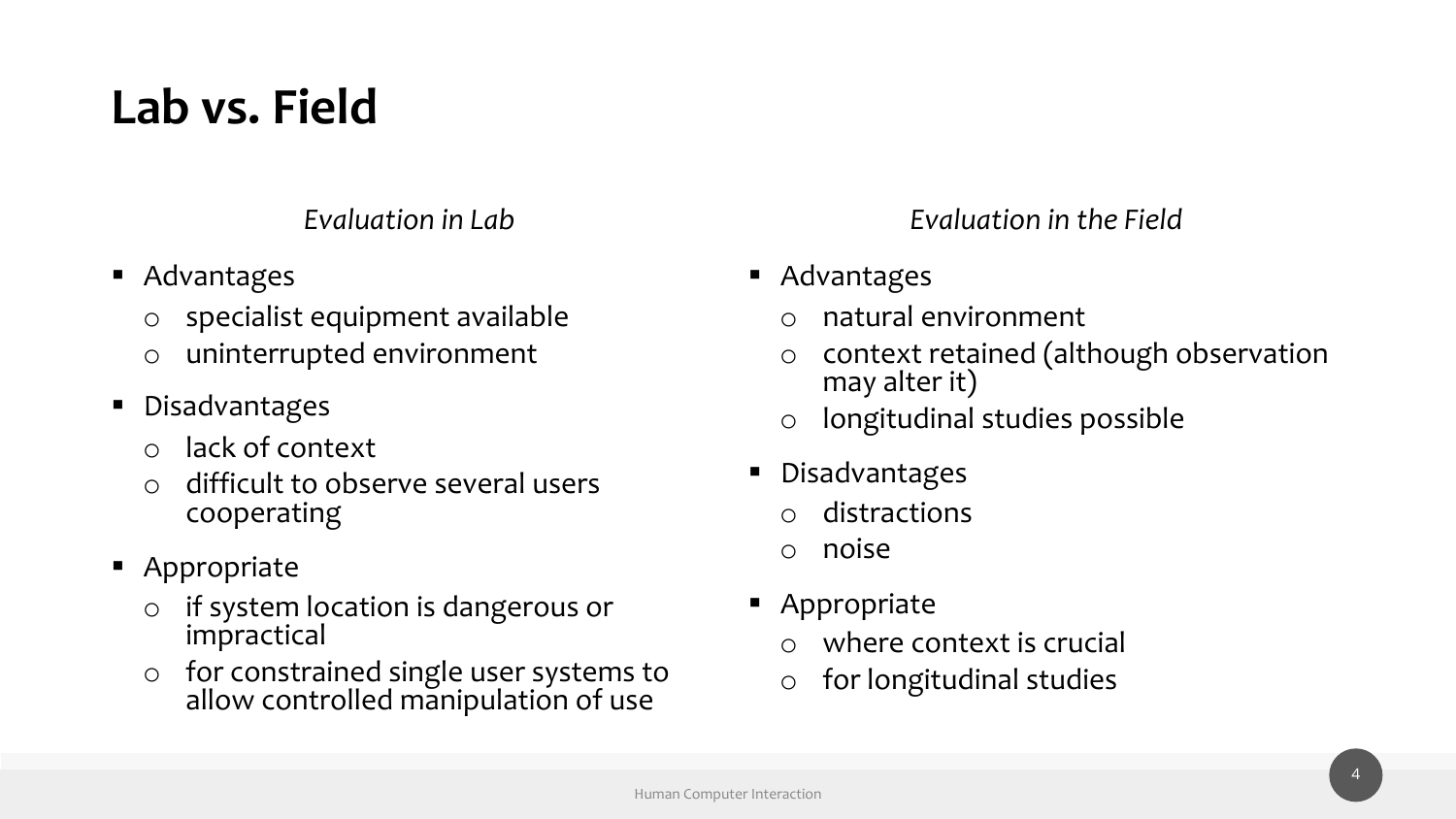#### **Involving Users: Experimental Methods**

*Usability/User Testing*

- "Let's find someone to use our app, so that we will get some feedback on how to improve it."
- anecdotal, mostly
- observation-driven

*Controlled Experiments*

- "We want to verify if users of our app perform task X faster/…/with fewer errors than our competitor's app."
- scientific
- § hypothesis-driven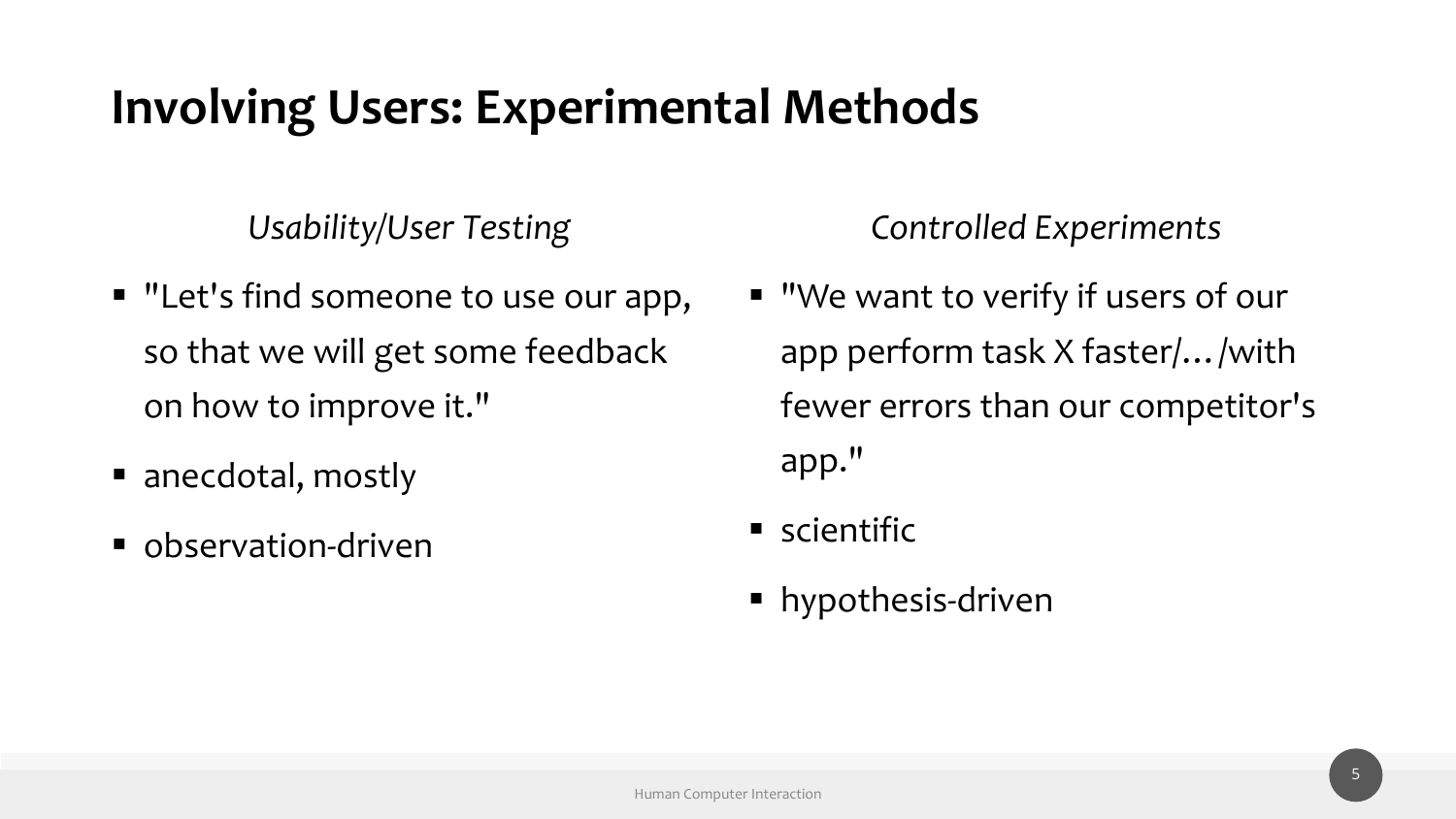# **Usability Testing**

- Usability testing speeds up many projects and produces cost savings in a system development
- Participants should represent the intended user communities, with attention to:
	- o background in computing and experience with the task
	- o motivation, education, and ability with the natural language used in the interface
- The movement towards usability testing stimulated the building of ad-hoc usability labs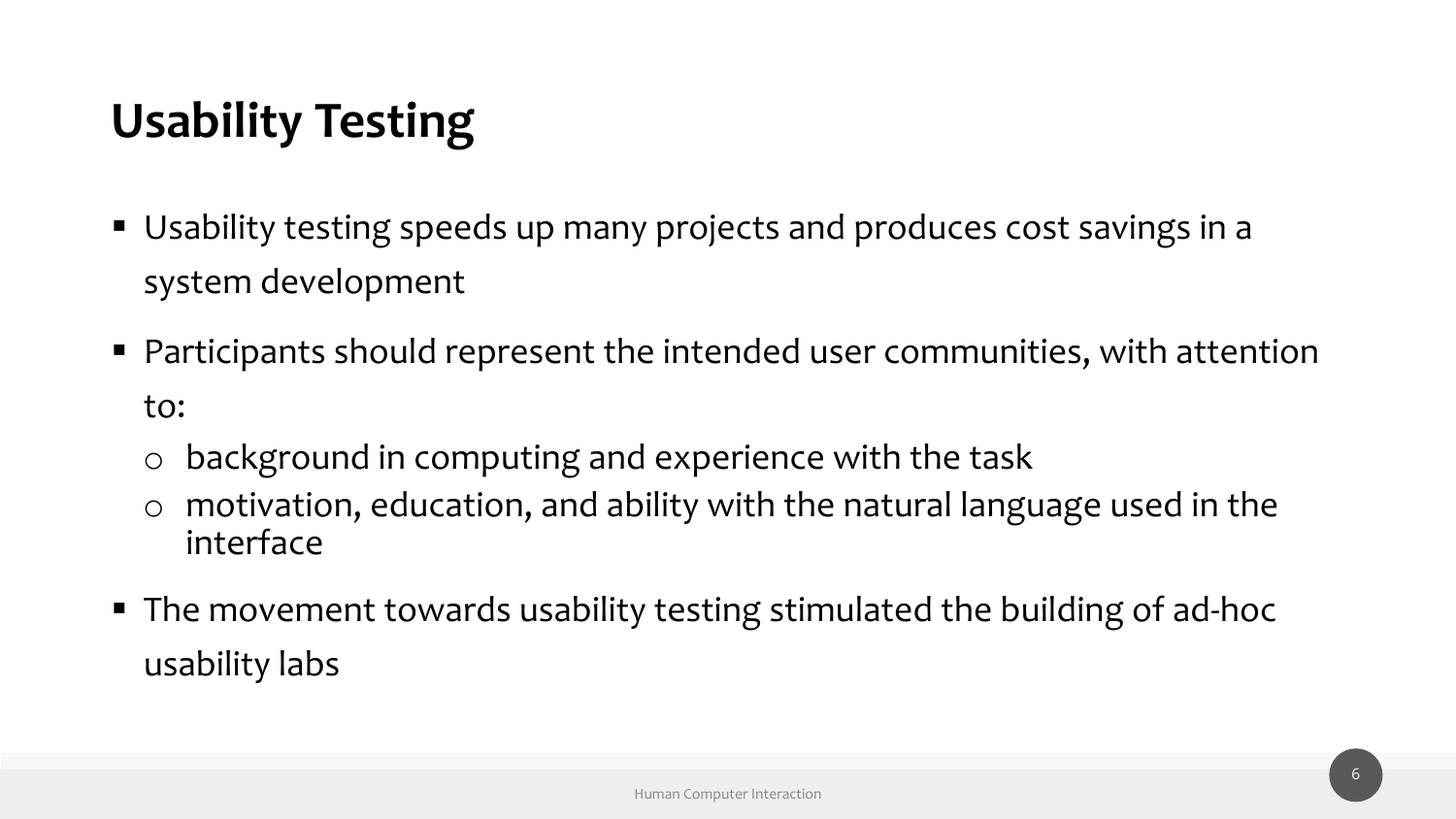# **Usability Testing Labs**

- The usability lab usually consists of two areas
	- o the testing room
	- o the observation room
- The testing room is typically smaller and accommodates a small number of people



- The observation room can see into the testing room typically via a one-way mirror
	- $\circ$  it is larger and can hold the facilitators with ample room to bring in others, such as the developers of the product being tested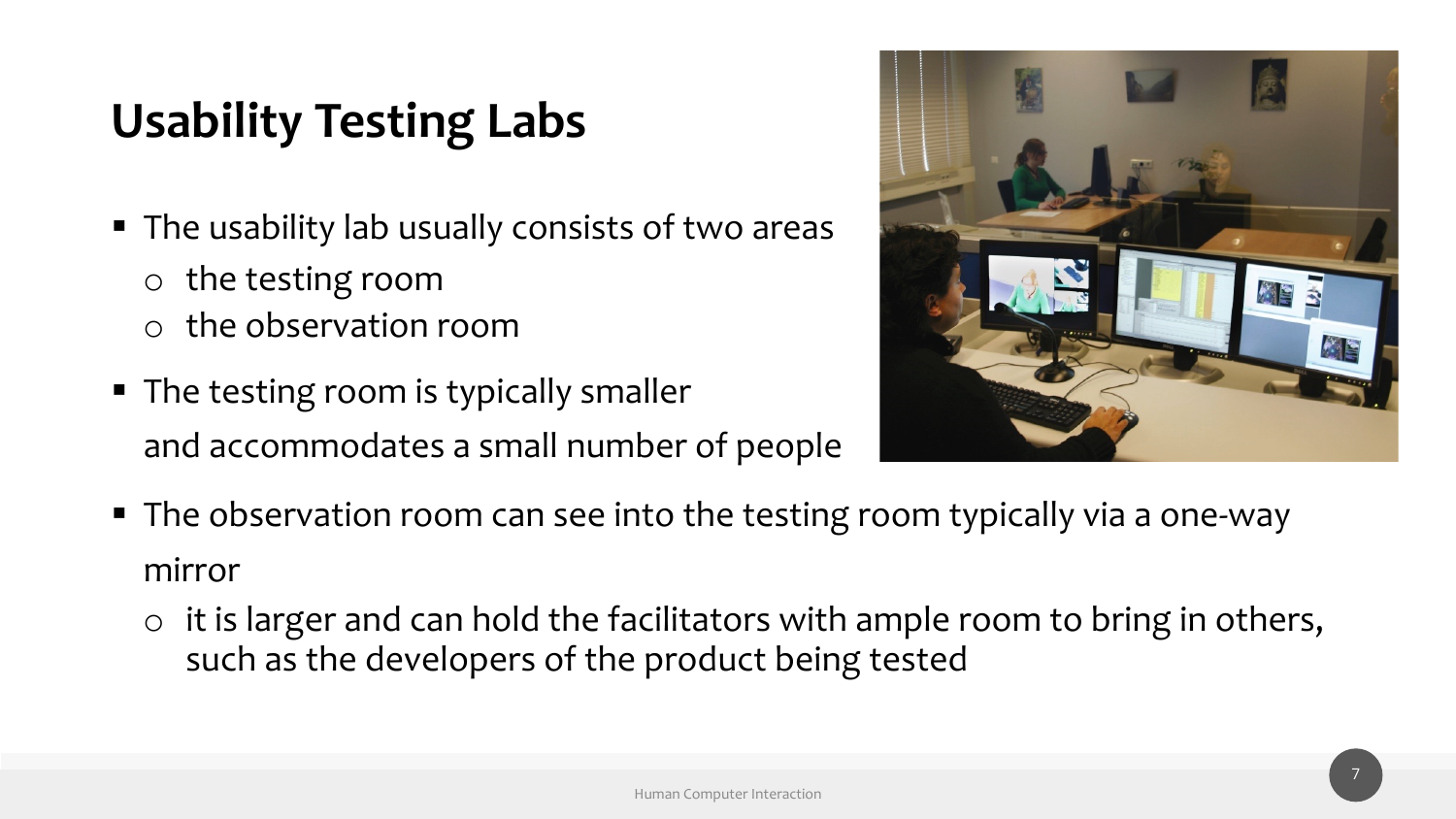# **Usability Testing: 3 Steps**

#### **1. Plan**

o who are your participants? what are you going to test, where, and how?

#### **2. Run**

- $\circ$  one participant at time, multiple sessions
- o collect data about the interactive system/interface

#### **3. Analyze**

o extract information from the collected data, both qualitative and quantitative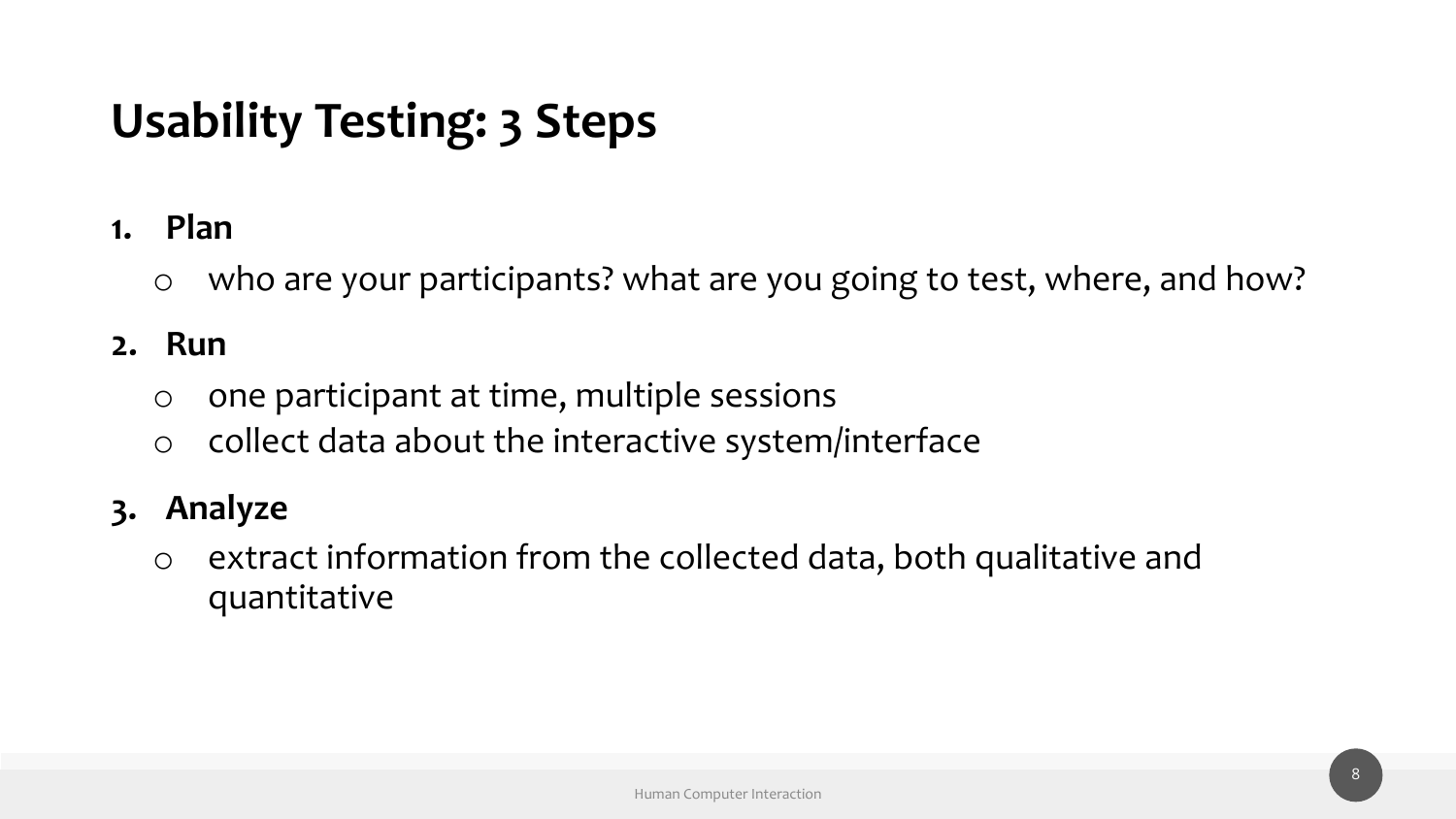# **Plan**

Usability Testing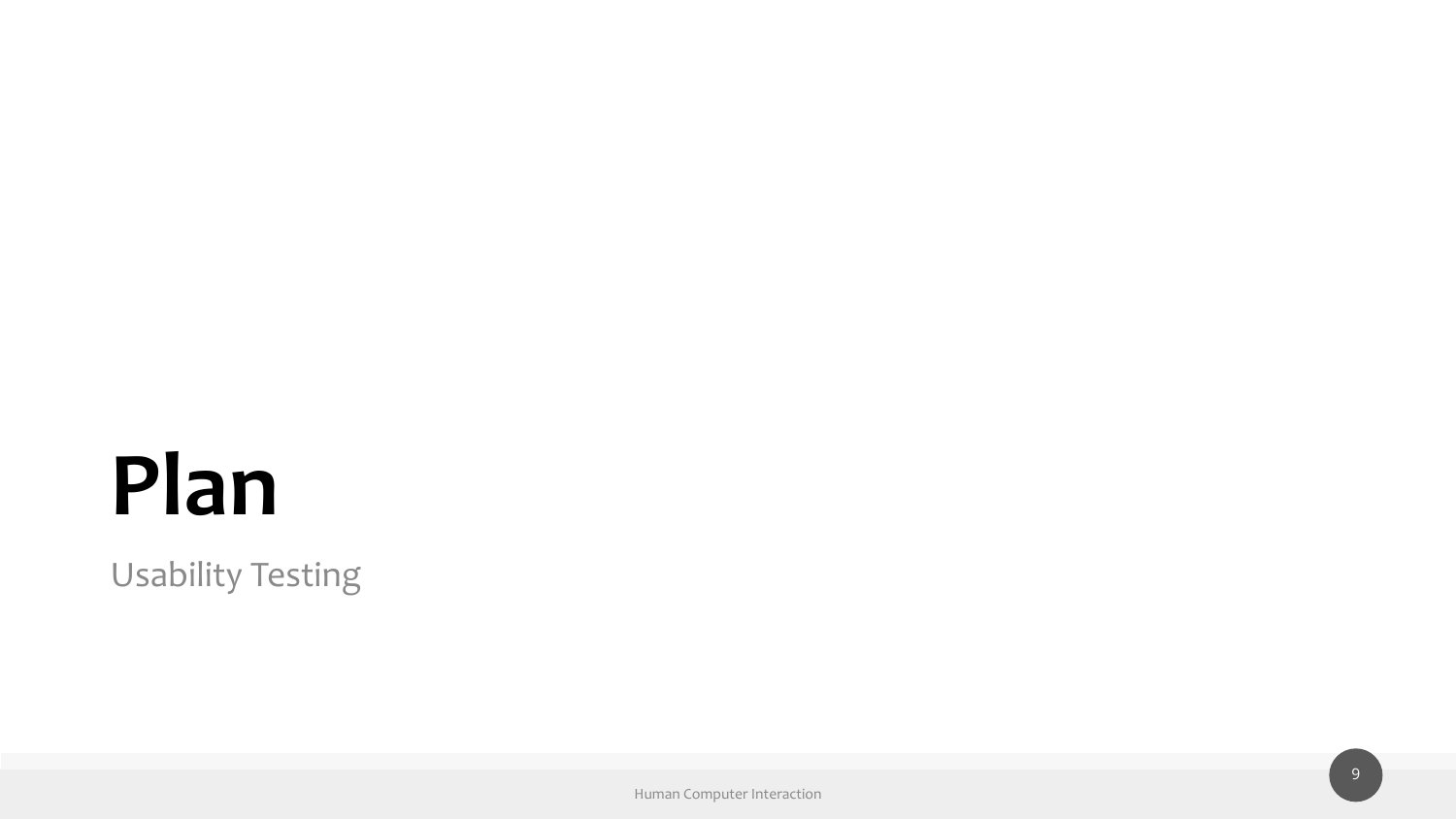- § Choose **who** you will involve in the test o who are your (target) users?
- **How many** participants do you need?
	- $\circ$  5!
	- o https://www.nngroup.com/articles/how-many-te
- Decide who and which **roles** you are going to "play"
	- o you need at least a facilitator of the session
	- $\circ$  other 1-2 people may serve as note-takers and ob
	- o **N.B.** developers, designers, creators, ... of the in evaluation must not serve as facilitators!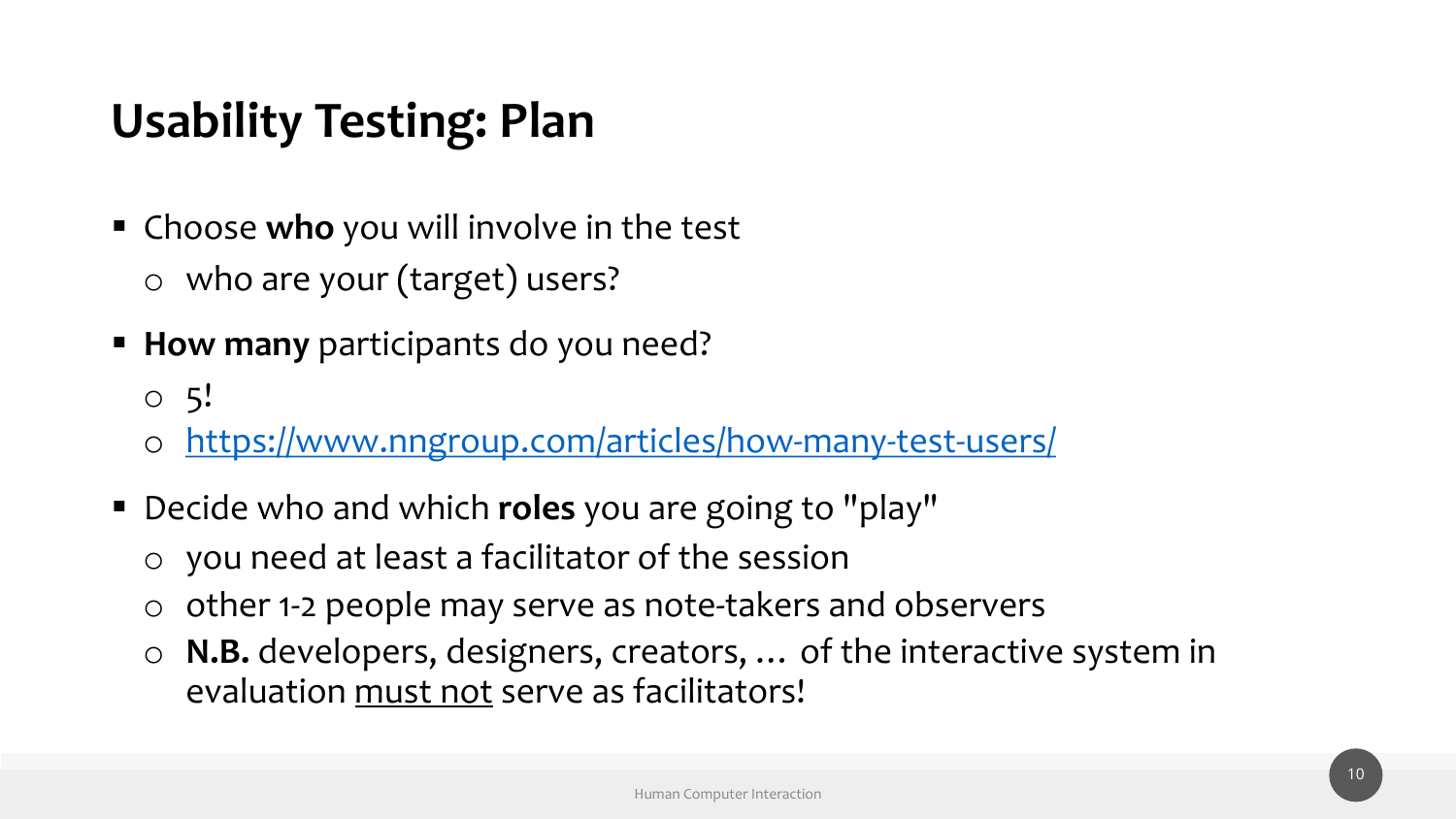- Choose which task(s) you are going to ask your participants to perform
	- o tasks may be introduced with a scenario
	- o they must be *concrete* and with a *clear goal*
	- o between *5-10* tasks
- § Choose any **methodology** you are willing to apply
	- o think-aloud, cooperative evaluation, …, and/or none
		- more details in a few slides
	- o and for which tasks you are going to use it
- § Define detailed success/failure **criteria** for each task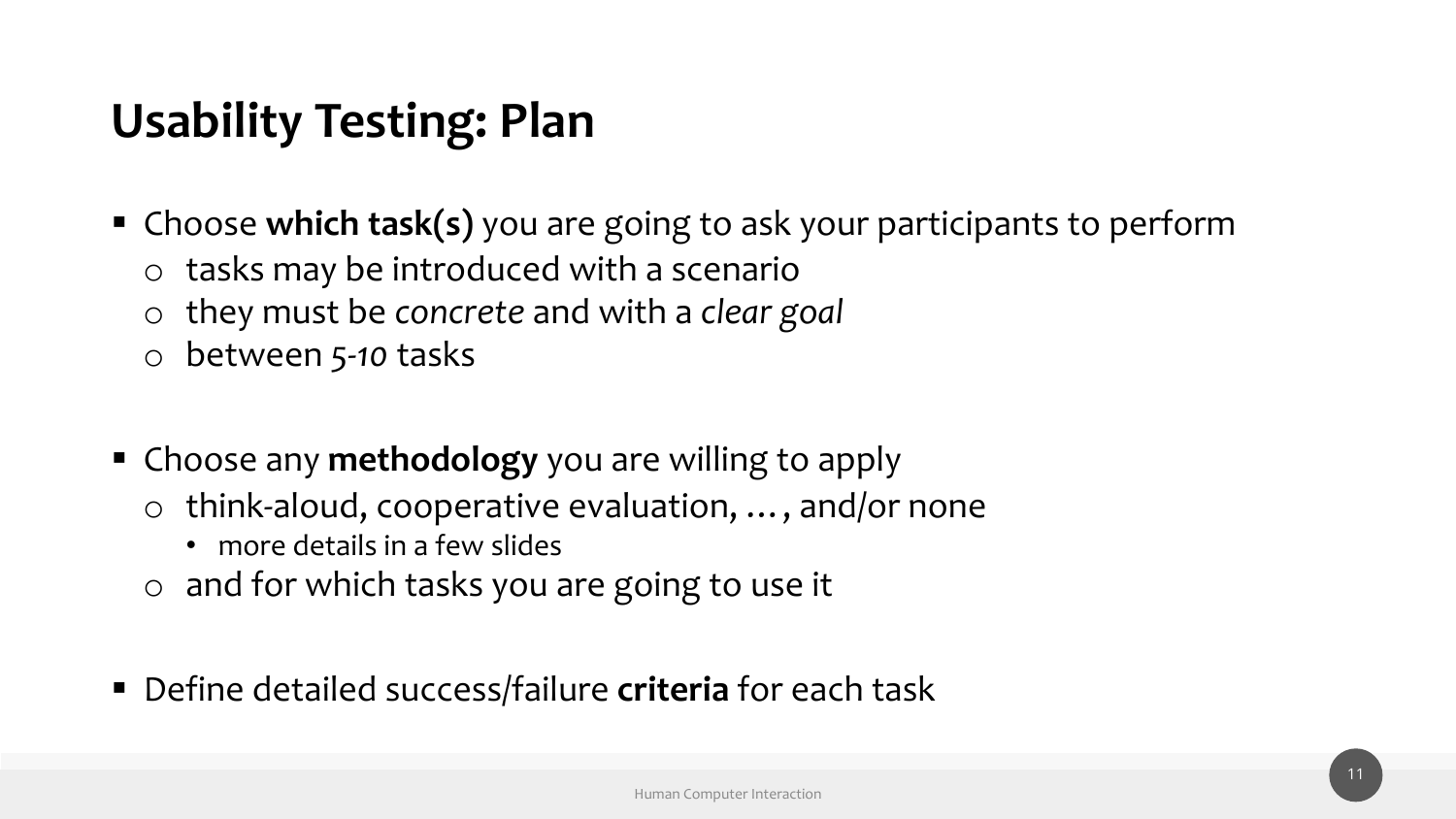- Decide whether you need or want to ask any **additional information** 
	- o before and/or after the test
	- o before and/or after each task
	- o before and/or after a meaningful group of tasks

- Select which **equipment** you will need
	- o also with respect to the criteria and methodology you define
- § Prepare an **informed consent form** for participants to fill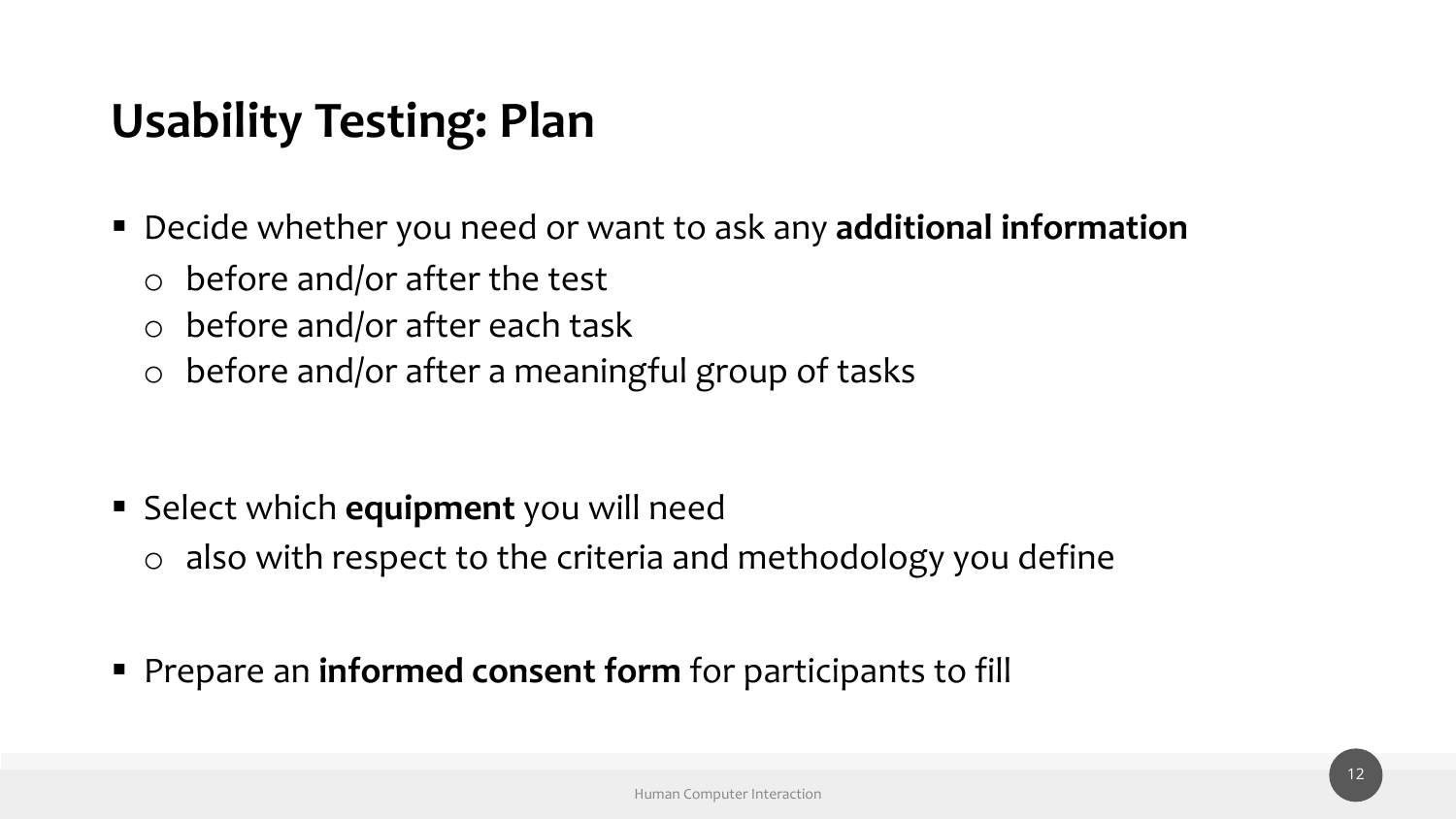- Decide whether to have a **debriefing** session at the end of the test
	- o for each participant
	- o observers and note-takers can ask general and specific questions, to better understand some pathways or comments
- Develop a written test protocol ("script") for consistency among sessions
	- o step-by step instructions with all the needed questions and forms
	- $\circ$  often down to the exact words that the facilitator will say
	- $\circ$  the appendix may contain a table with all tasks and their metrics
- *Practice* your script with friends or colleagues
	- $\circ$  to fix obvious bugs so that you do not waste (yours and users') time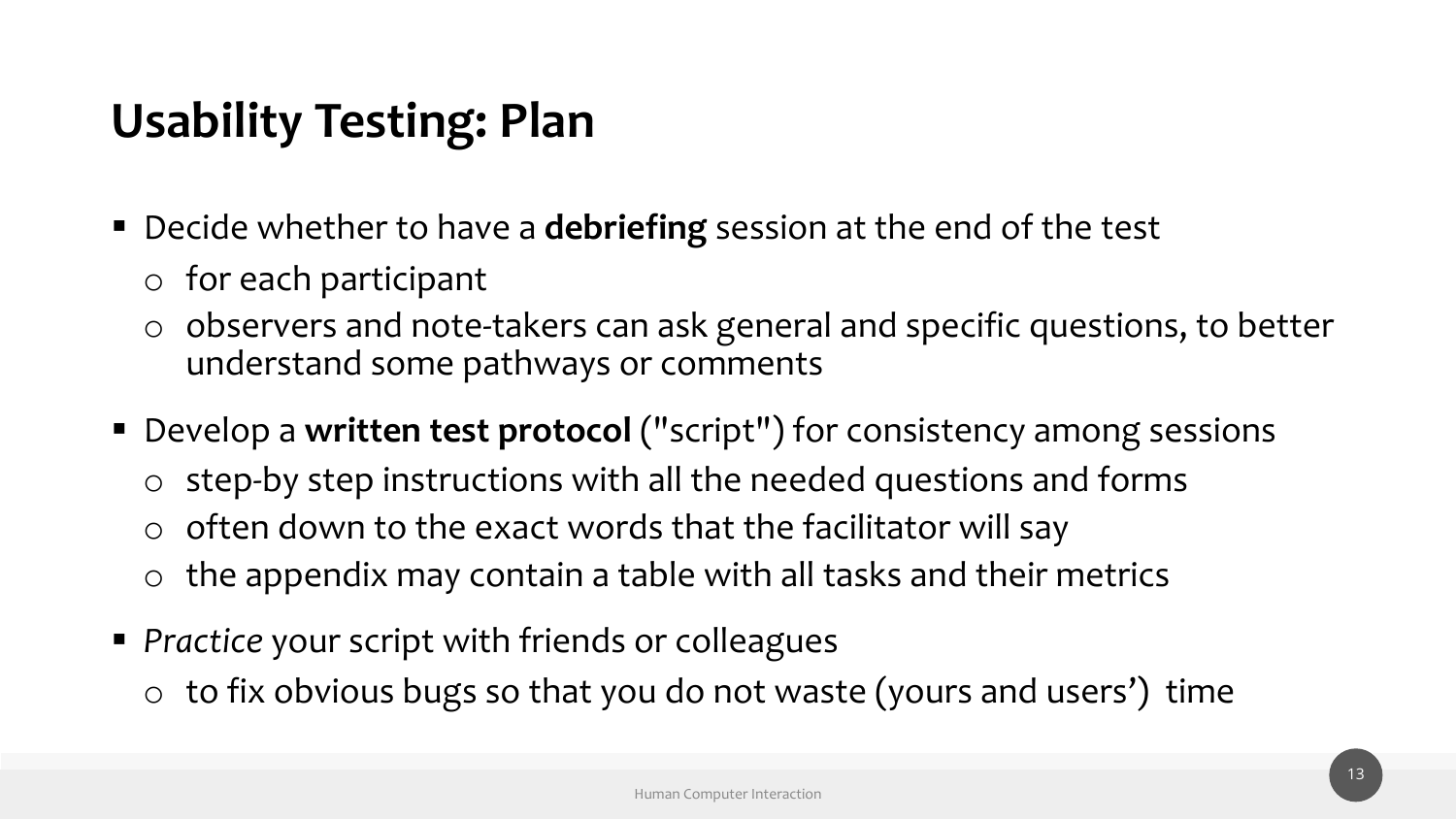#### **Informed Consent Form**

- Professional ethics practice is to ask all participants to read, understand, and sign a statement which says:
	- o I have freely volunteered to participate in this experiment
	- $\circ$  I have been informed in advance what my task(s) will be and what procedures will be followed
	- o I have been given the opportunity to ask questions and have had my questions answered to my satisfaction
	- o I am aware that I have the right to withdraw consent and to discontinue participation at any time, without prejudice to my future treatment
	- o My signature below may be taken as affirmation of all the above statements; it was given prior to my participation in this study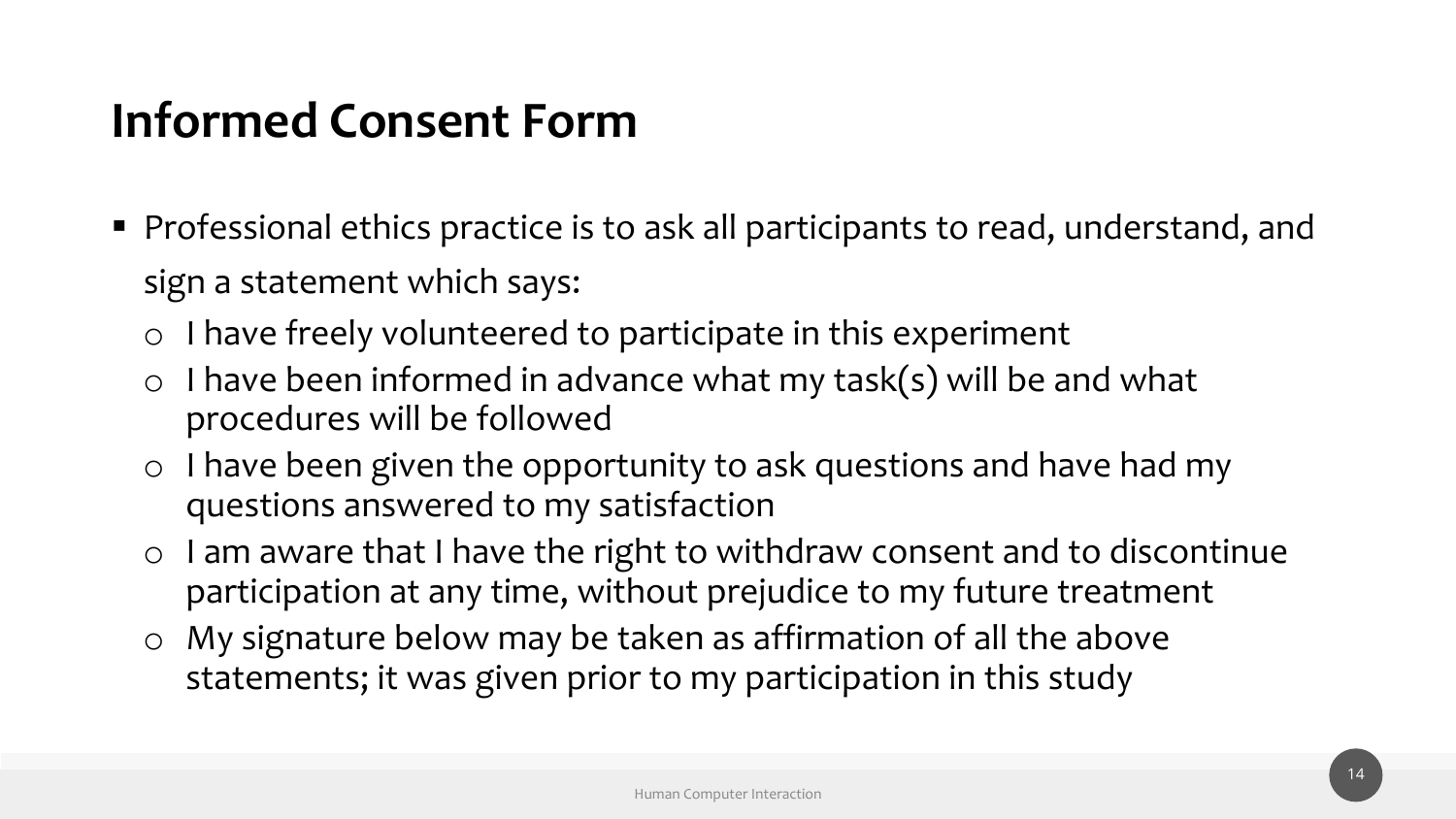#### **Metrics**

- For success/failure criteria and additional information
- § *Subjective* metrics, i.e., questions you ask participants:
	- o prior to the session, e.g., background info
	- o after each task scenario is completed, such as ease and satisfaction questions about the task
	- o overall ease of use, satisfaction, and likelihood to use/recommend at the end
- *Quantitative* metrics
	- o what you will be measuring in your test, e.g., successful completion rates, error rates, time on task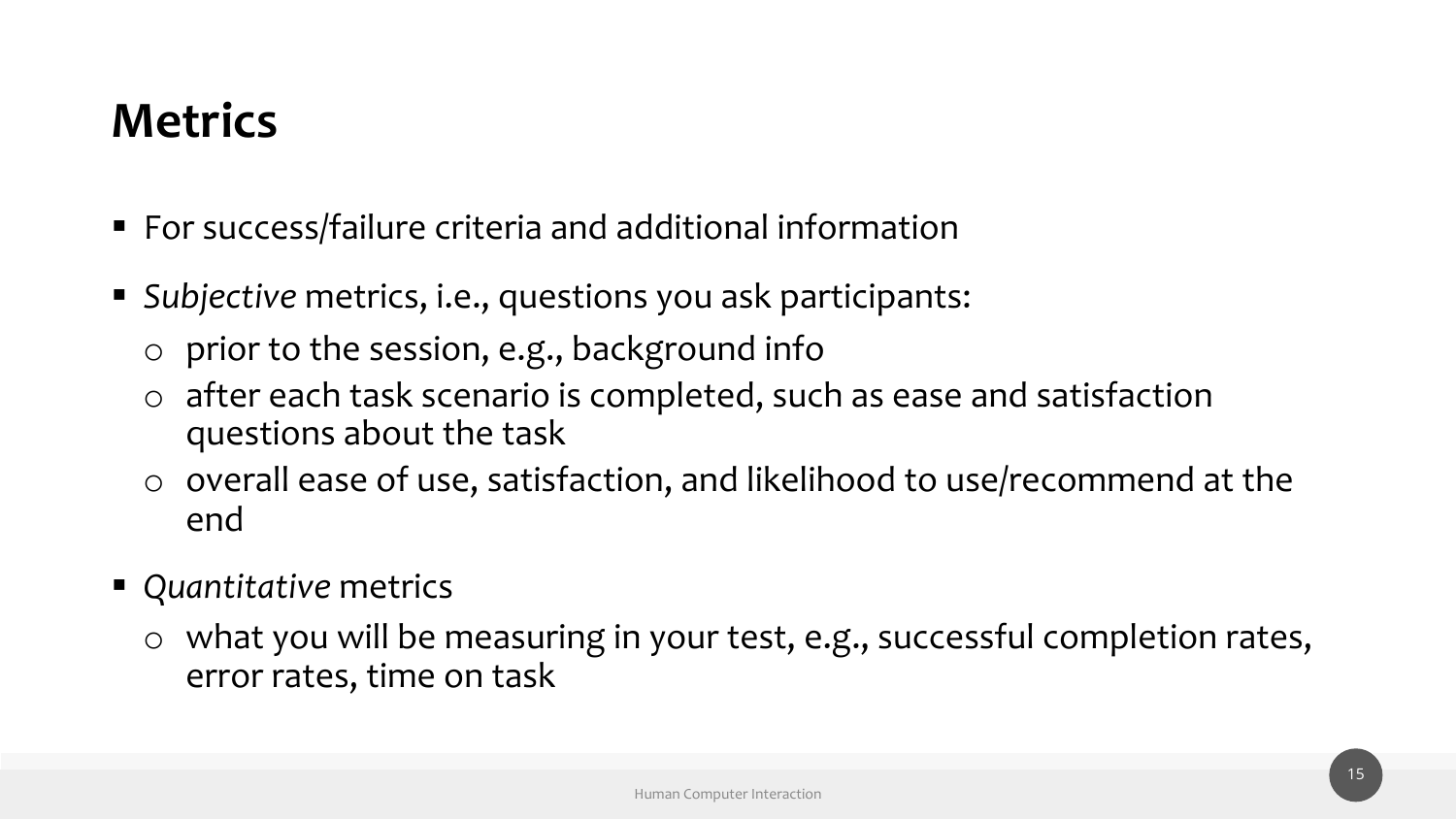#### **Metrics**

| <b>Successful Task</b><br>Completion | A task is successfully completed when the participant<br>indicates they have found the answer or completed the<br>task goal.                                                                              | Boolean value, 0-100<br>scale,                                                            |
|--------------------------------------|-----------------------------------------------------------------------------------------------------------------------------------------------------------------------------------------------------------|-------------------------------------------------------------------------------------------|
| <b>Critical Errors</b>               | Deviations at completion from the targets of the task, so<br>that the participant cannot finish the task. Participant may<br>or may not be aware that the task goal is incorrect or<br>incomplete.        | Absolute or relative<br>number                                                            |
| <b>Non-Critical Errors</b>           | Errors that are recovered by the participant and do not<br>result in the participant's ability to successfully complete<br>the task. These errors result in the task being completed<br>less efficiently. | Absolute or relative<br>number, or they may<br>affect the "successful<br>task completion" |
| <b>Error-Free Rate</b>               | The percentage of participants who complete the task<br>without any errors.                                                                                                                               | Relative number                                                                           |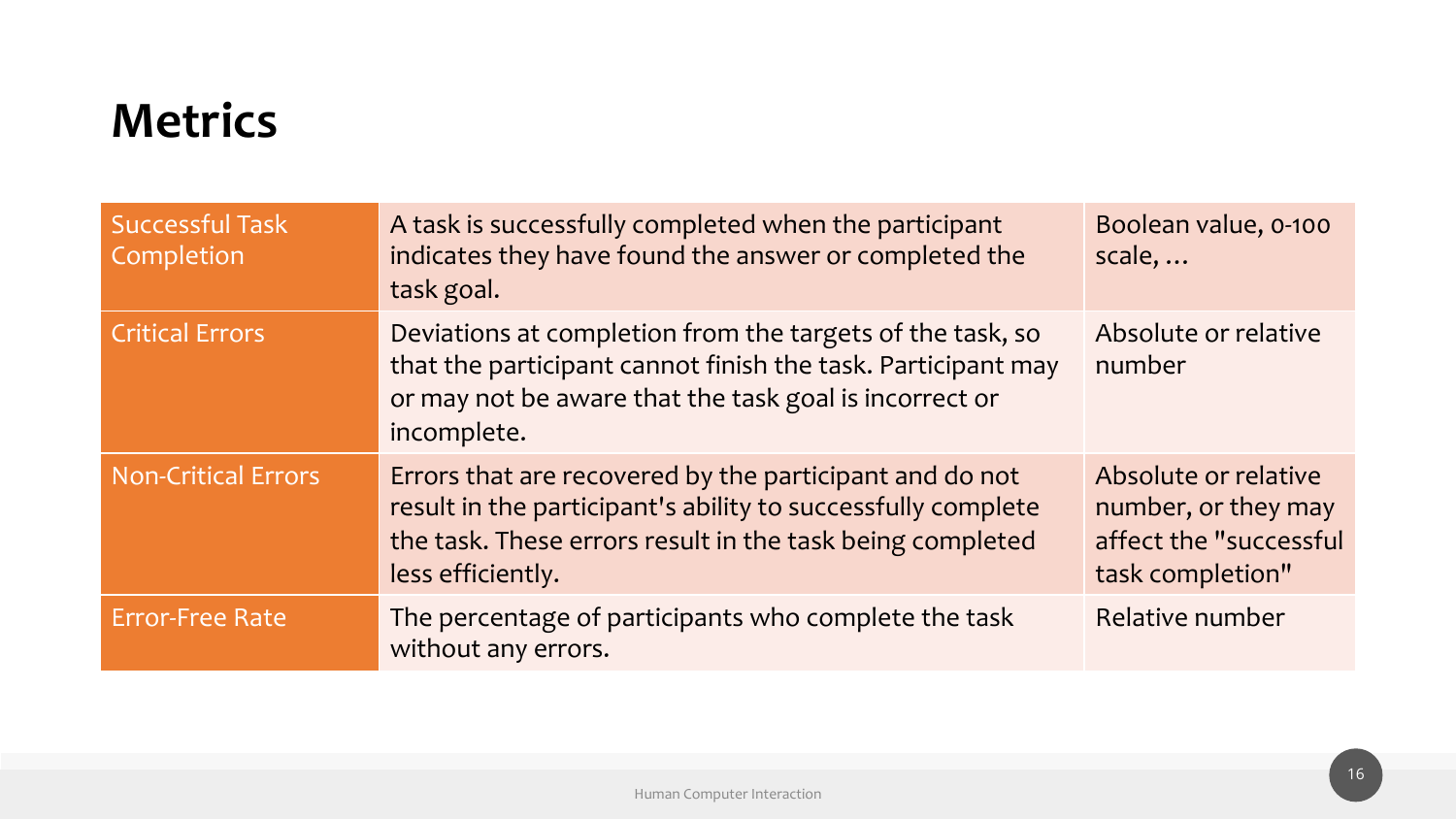#### **Metrics**

| Time On Task                           | The amount of time it takes the participant to complete the Time<br>task.                                                                                                                     |                     |
|----------------------------------------|-----------------------------------------------------------------------------------------------------------------------------------------------------------------------------------------------|---------------------|
| <b>Subjective Measures</b>             | Self-reported participant ratings for satisfaction, ease of<br>use, ease of finding information, etc.                                                                                         | <b>Likert Scale</b> |
| Likes, Dislikes and<br>Recommendations | What participants liked the most about the system, what<br>they liked least, any recommendations for improving it, etc.<br>Typically at the end of the session or a meaningful part of<br>it. | Free text           |

#### Reliable and validated questionnaires exist for subjective measures and open questions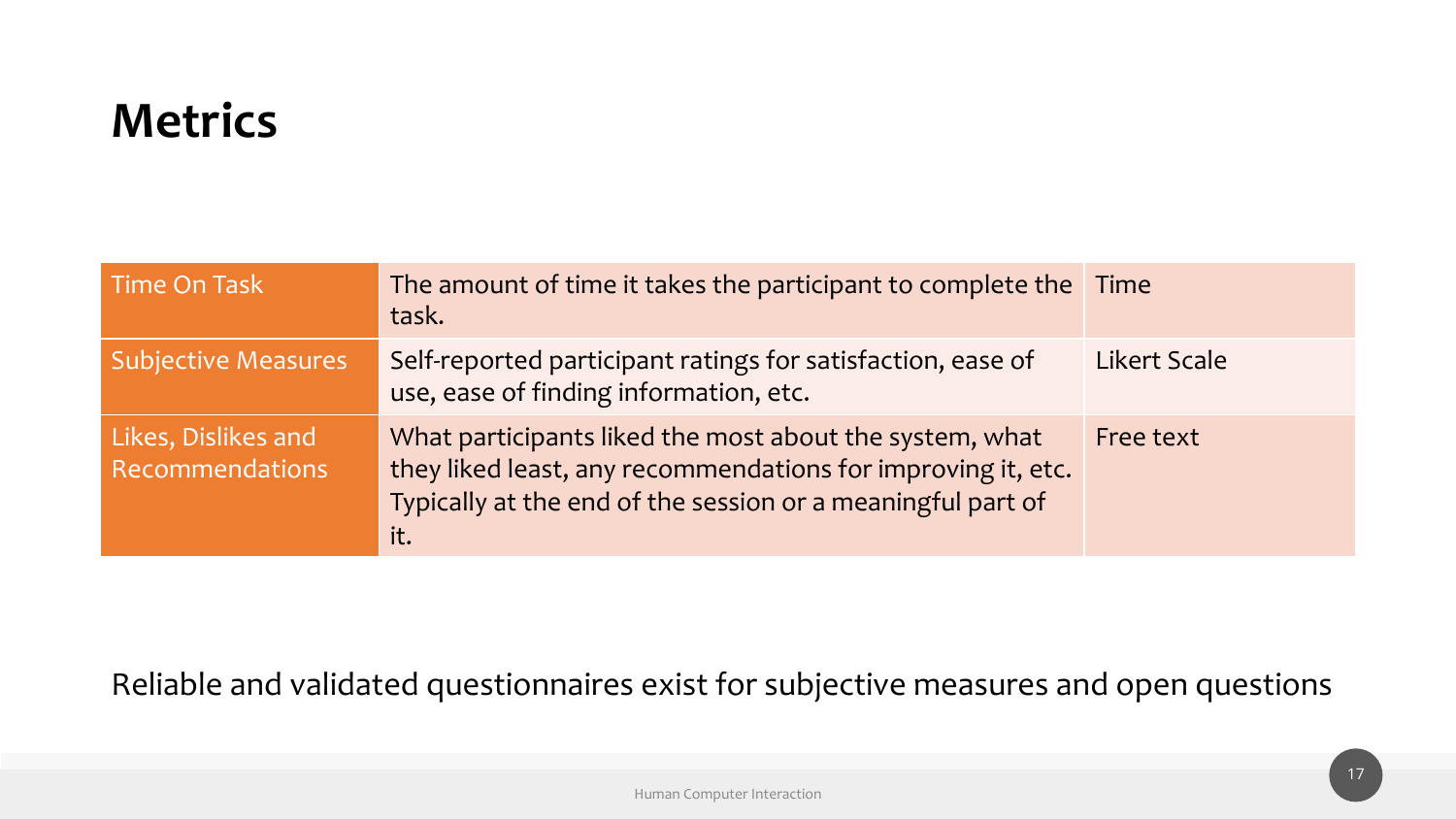# **Methodology: Think-Aloud**

- While the participant performs a task, she is asked to describe what she is doing and why, what she thinks is happening, etc.
- Advantages
	- o simple, it requires little expertise
	- o can provide useful insight
	- o can show how the system is actually used
- Disadvantages
	- o subjective
	- o selective
	- o the act of describing may alter task performance (e.g., time-on-task metric)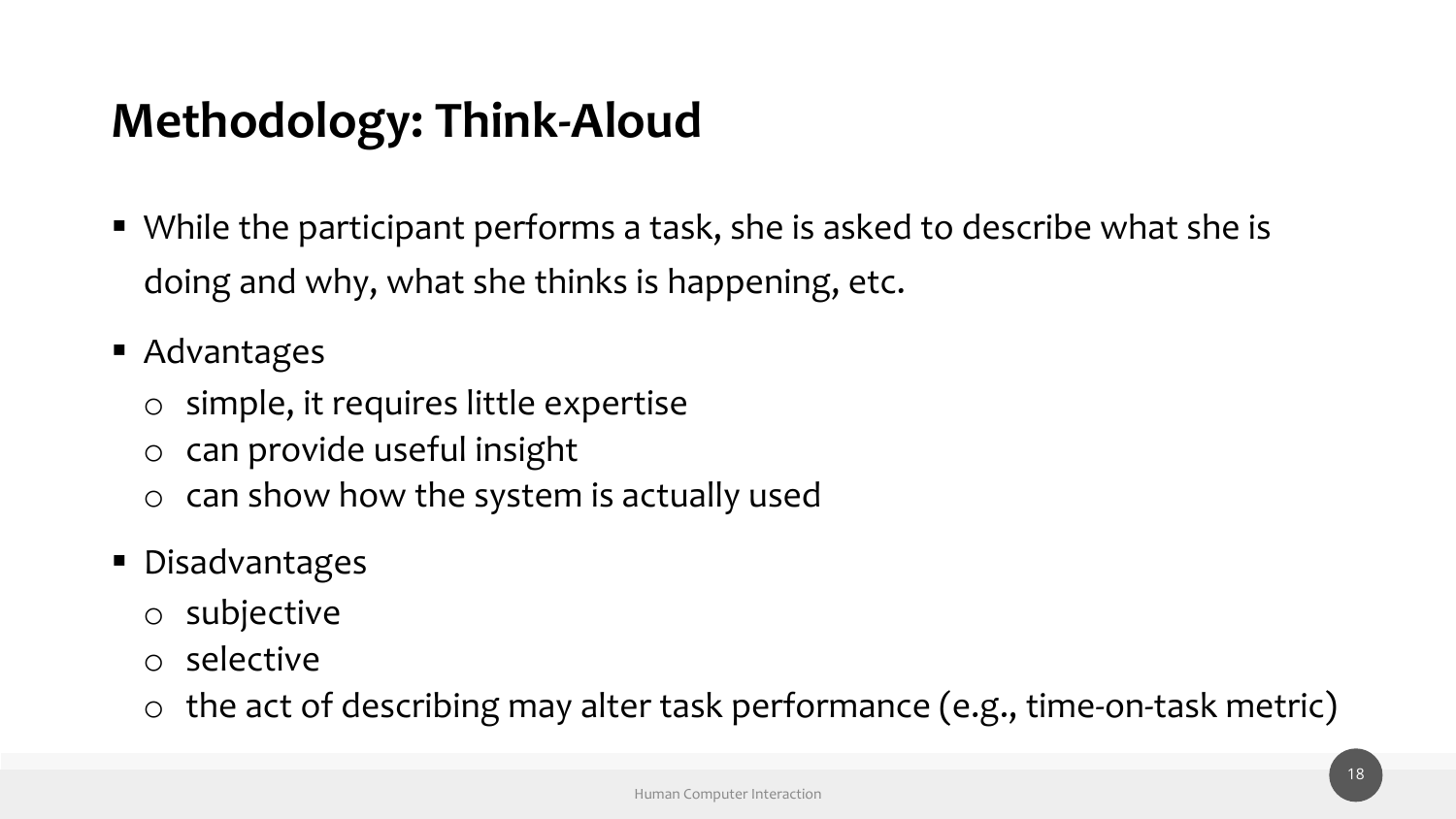#### **Methodology: Cooperative Evaluation**

- Variation of the think-aloud
- The participant and the facilitator collaborate during the evaluation o both can ask each other questions throughout

- Additional advantages
	- o less constrained and easier to use
	- o user is encouraged to criticize system
	- o clarification possible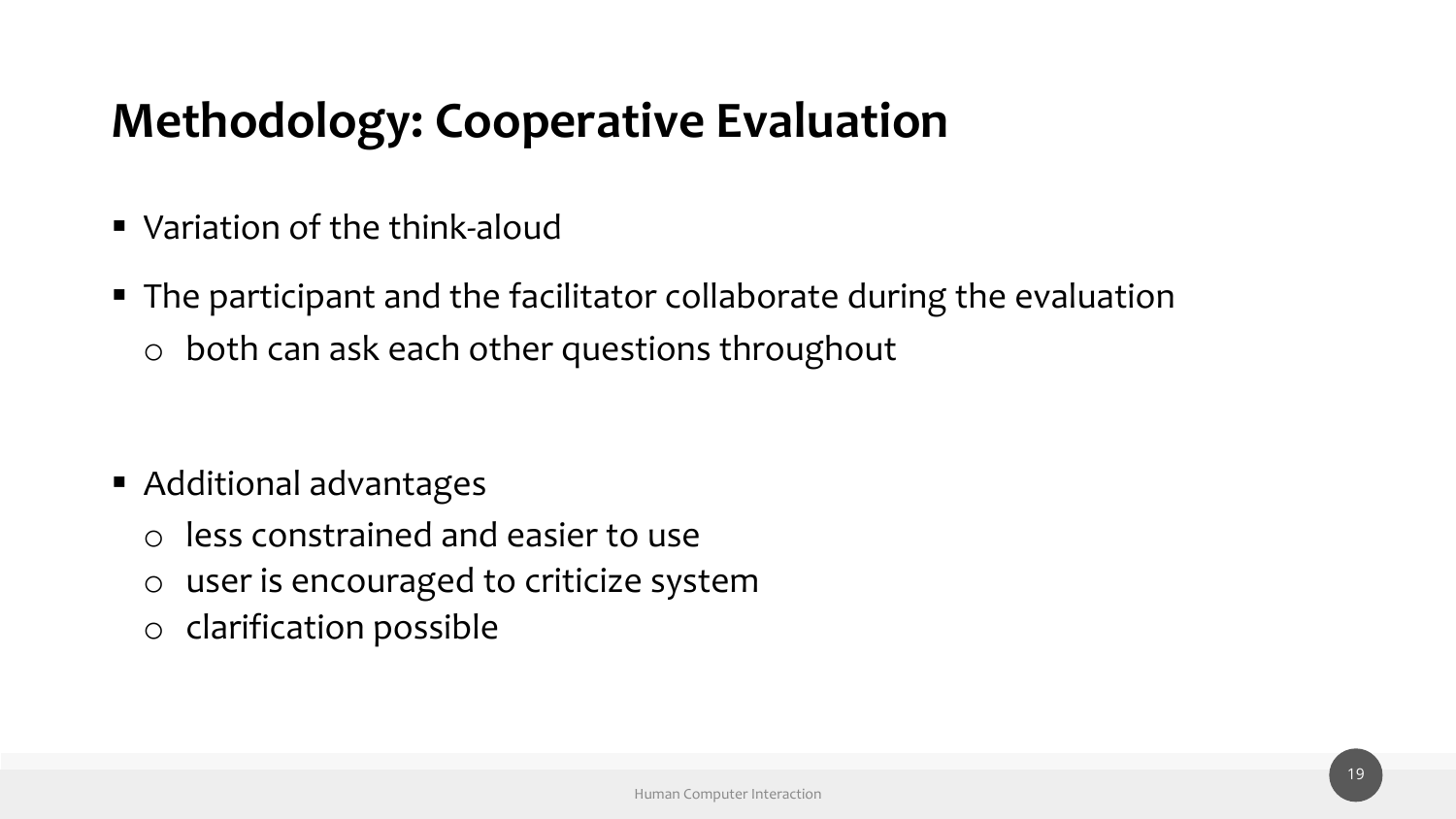# **Equipment**

- Any of these can work for an effective usability testing:
	- o Laboratory with two or three connected rooms outfitted with audio-visual equipment
	- o Room with portable recording equipment
	- o Room with no recording equipment, as long as someone is observing the participant and taking notes
	- o Remotely, with the participant in a different location (either moderated or unmoderated)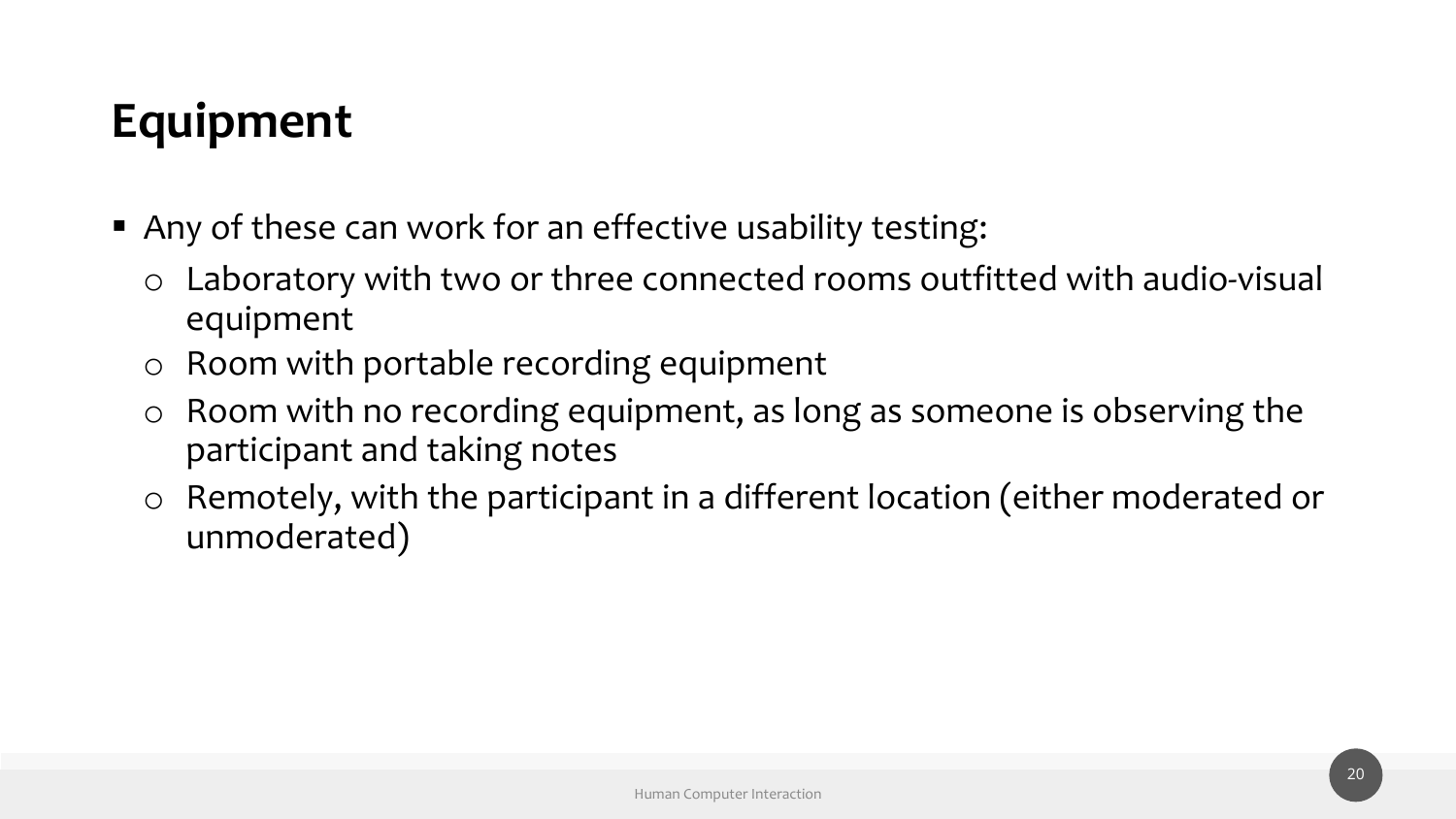#### **Equipment: Some Material**

- Paper and pencil o cheap, limited to writing speed
- Audio
	- o good for think-aloud
- § Video
	- o accurate and realistic
	- o needs special equipment
	- o may be obtrusive

#### **Mixed use** in practice

- o audio/video transcription difficult and requires skill
- o some automatic support tools available
- Computer logging
	- o automatic and unobtrusive
	- o large amounts of data may be difficult to analyze
- § Eye-tracking
	- o to track and record eye movements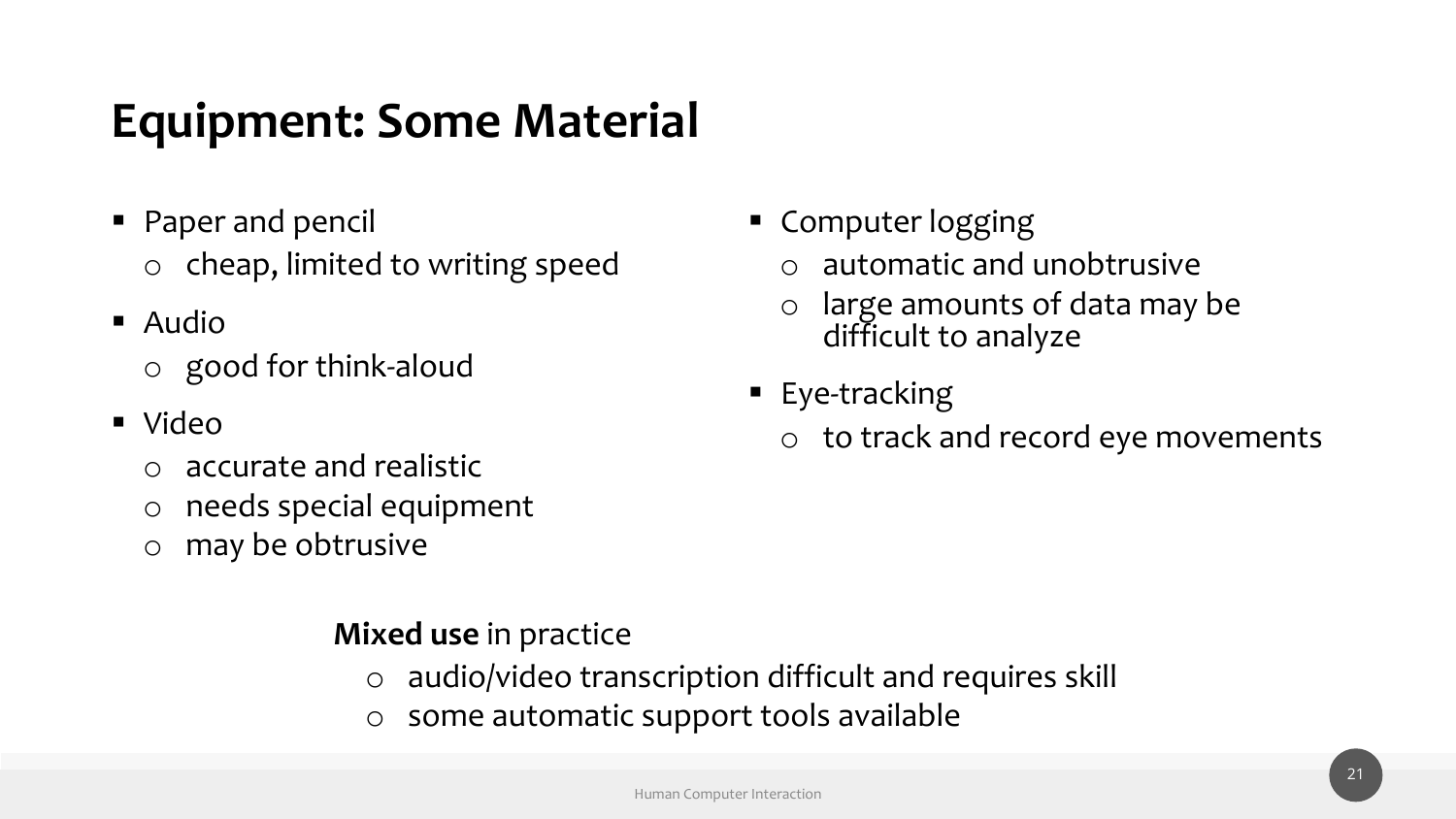#### **Post-Task Questionnaire: SEQ**

§ *Single Ease Question (SEQ)*

| Overall, this task was? |     |    |  |              |
|-------------------------|-----|----|--|--------------|
| 1. Very Difficult       | . . | u. |  | 7. Very Easy |
|                         |     |    |  |              |

- Post-task questionnaires need to be short (1–3 questions) to interfere as little as possible with the flow of using the system in a session
- SEQ exemplifies this concept in a useful and simple manner
	- o experimentally validated
	- o reliable, valid, and sensitive
- It asks the user to rate the difficulty of the activity they just completed, from Very Easy to Very Difficult on a 7-point Likert scale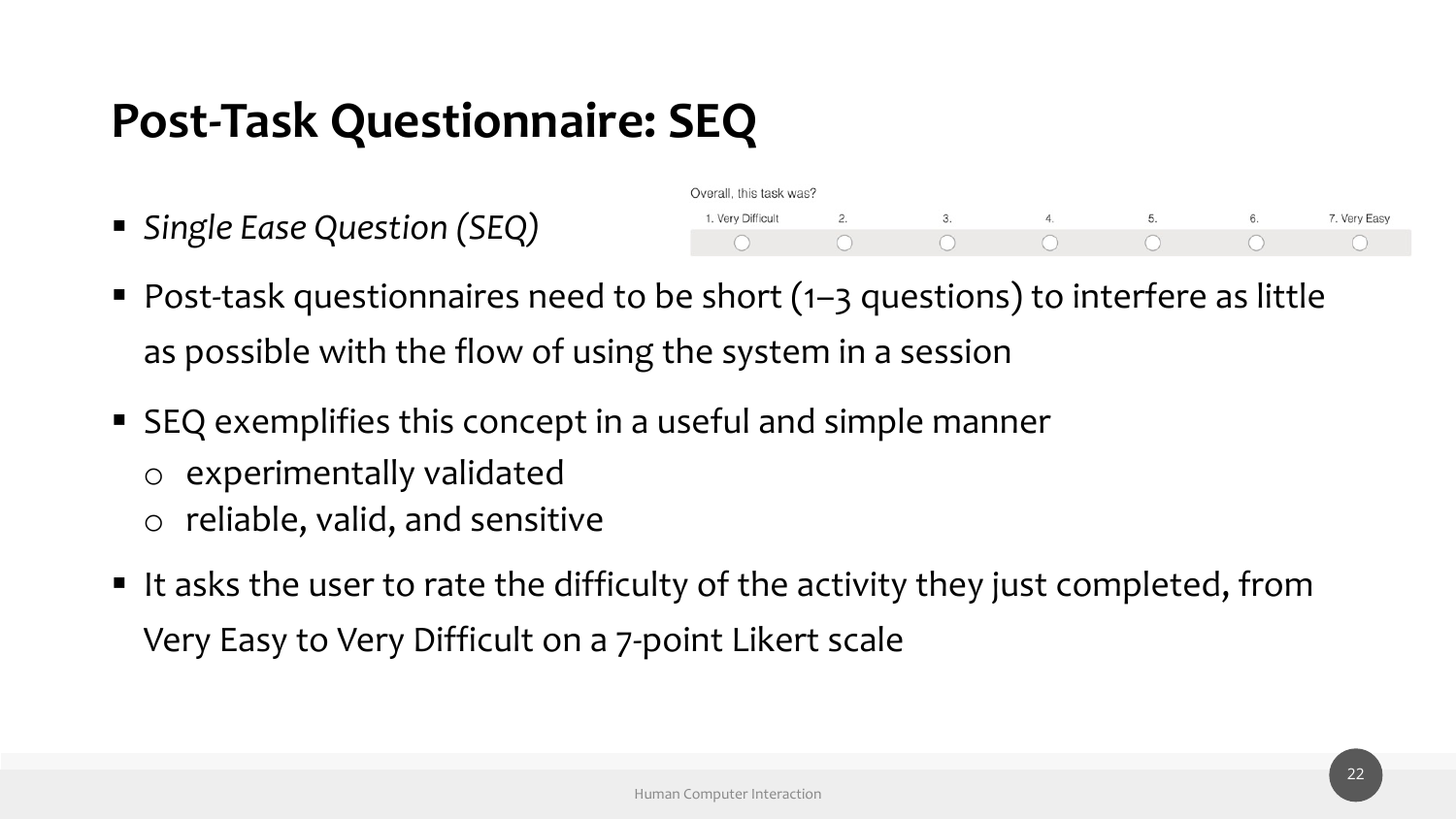#### **Post-Test Questionnaire: SUS**

- § *System Usability Scale (SUS)*
	- o a "quick and dirt" (but trustable) usability scale
	- o invented by John Brooke in 1986
- § It measures the **perceived usability** of a system
- A 10-item Likert-scale questionnaire o each question has 5 response options
- It produces a score from 0-100
	- o not equivalent to a percentage score!
- § A SUS score above 68 is considered **above average**

| 1. Strongly Disagree                                                                          | 2.               | 3. | 4. | 5. Strongly Agree                             |
|-----------------------------------------------------------------------------------------------|------------------|----|----|-----------------------------------------------|
| Ω                                                                                             |                  | O  | ∩  |                                               |
|                                                                                               |                  |    |    |                                               |
| 2. I found the system unnecessarily complex.                                                  |                  |    |    |                                               |
| 1. Strongly Disagree                                                                          | $\overline{2}$ . | 3. | 4. | 5. Strongly Agree                             |
|                                                                                               | n                | Ω  | n  |                                               |
| 3. I thought the system was easy to use.                                                      |                  |    |    |                                               |
| 1. Strongly Disagree                                                                          | $\overline{2}$ . | 3. | 4. | 5. Strongly Agree                             |
| Ω                                                                                             | ∩                | ∩  | n  |                                               |
| 4. I think that I would need the support of a technical person to be able to use this system. |                  |    |    |                                               |
| 1. Strongly Disagree                                                                          | 2.               | 3. | 4. | 5. Strongly Agree                             |
| $\left( \begin{array}{c} 1 \end{array} \right)$                                               |                  |    | 0  |                                               |
|                                                                                               |                  |    |    |                                               |
| 5. I found the various functions in this system were well integrated.                         |                  |    |    |                                               |
| 1. Strongly Disagree                                                                          | 2.               | 3. | 4. | 5. Strongly Agree                             |
| n                                                                                             |                  | Ω  | n  |                                               |
|                                                                                               |                  |    |    |                                               |
| 6. I thought there was too much inconsistency in this system.                                 |                  |    |    |                                               |
| 1. Strongly Disagree                                                                          | 2.               | 3. | 4. | 5. Strongly Agree                             |
|                                                                                               |                  |    | ∩  |                                               |
| 7. I would imagine that most people would learn to use this system very quickly.              |                  |    |    |                                               |
|                                                                                               | 2.               | 3. | 4. |                                               |
| 1. Strongly Disagree                                                                          |                  | Ω  | n  | 5. Strongly Agree                             |
|                                                                                               |                  |    |    |                                               |
| 8. I found the system very cumbersome to use.                                                 |                  |    |    |                                               |
| 1. Strongly Disagree                                                                          | $\overline{2}$ . | 3. | 4. | 5. Strongly Agree                             |
| n                                                                                             | ∩                | ∩  | ∩  |                                               |
|                                                                                               |                  |    |    |                                               |
| 9. I felt very confident using the system.                                                    |                  |    |    |                                               |
| 1. Strongly Disagree                                                                          | 2.               | 3. | 4. | 5. Strongly Agree                             |
|                                                                                               |                  | Ω  | n  |                                               |
| 10. I needed to learn a lot of things before I could get going with this system.              |                  |    |    |                                               |
| 1. Strongly Disagree                                                                          | $\overline{2}$ . | 3. | 4. | 5. Strongly Agree                             |
| $\sqrt{2}$                                                                                    |                  |    |    | $\left( \begin{array}{c} \end{array} \right)$ |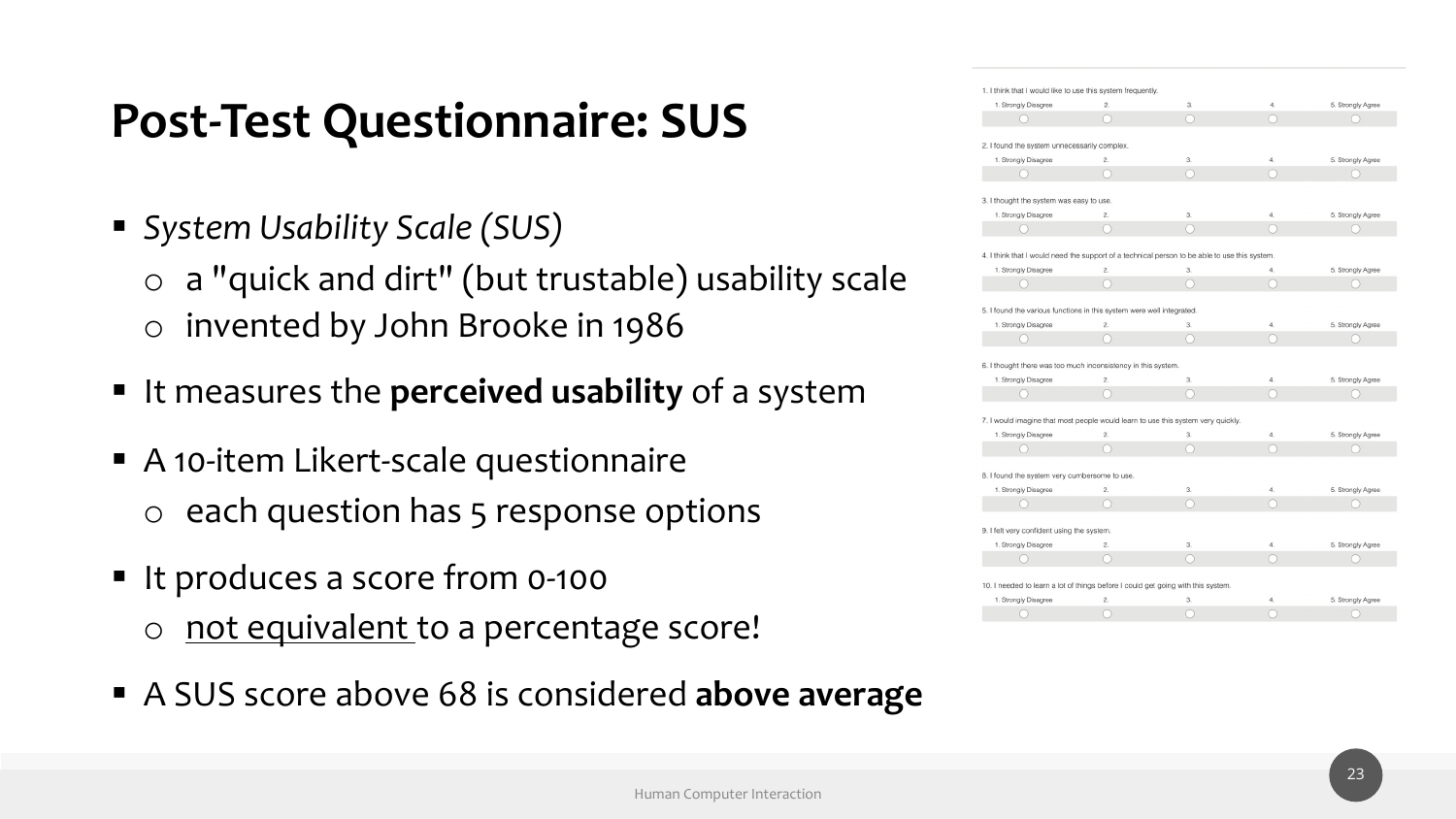## **SUS: Questions**

- 1. I think that I would like to use this system frequently.
- 2. I found the system unnecessarily complex.
- 3. I thought the system was easy to use.
- 4. I think that I would need the support of a technical person to be able to use this system.
- 5. I found the various functions in this system were well integrated.
- 6. I thought there was too much inconsistency in this system.
- 7. I would imagine that most people would learn to use this system very quickly.
- 8. I found the system very cumbersome to use.
- 9. I felt very confident using the system.
- 10. I needed to learn a lot of things before I could get going with this system.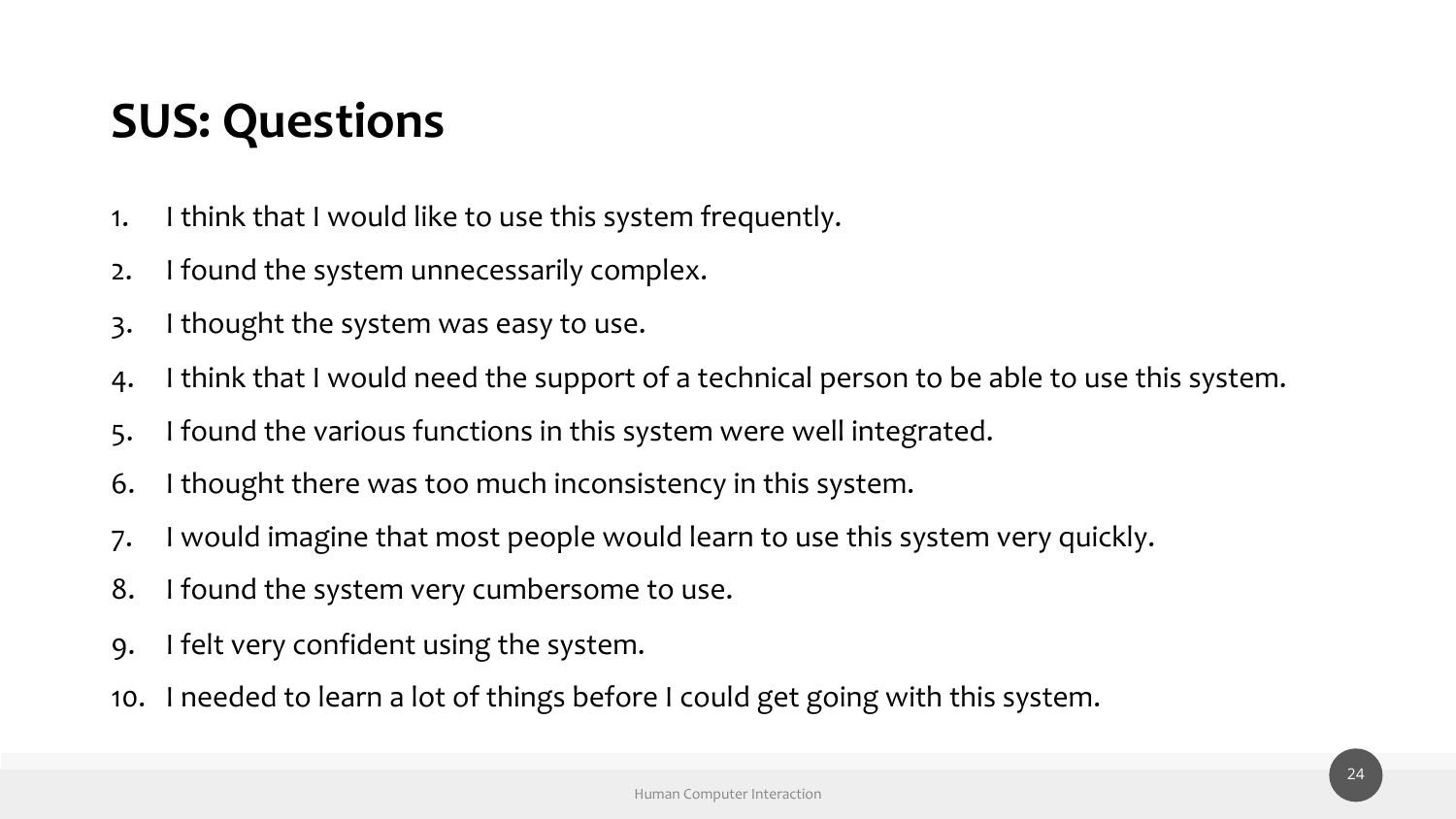#### **SUS: Scoring**

To **calculate** the SUS score of your system:

- 1. Each answer is  $1-5(X)$
- 2. For every odd-numbered question, subtract 1 from the score (X-1) e.g., the answer for question 1 is 4, so its score is  $4-1 = 3$
- 3. For every even-numbered question, subtract the score from 5 (5-X)  $\circ$  e.g., the answer for question 2 is 4, so its score is  $5-4 = 1$
- 4. Sum the scores from even and odd-numbered questions
- 5. Multiply the total by 2.5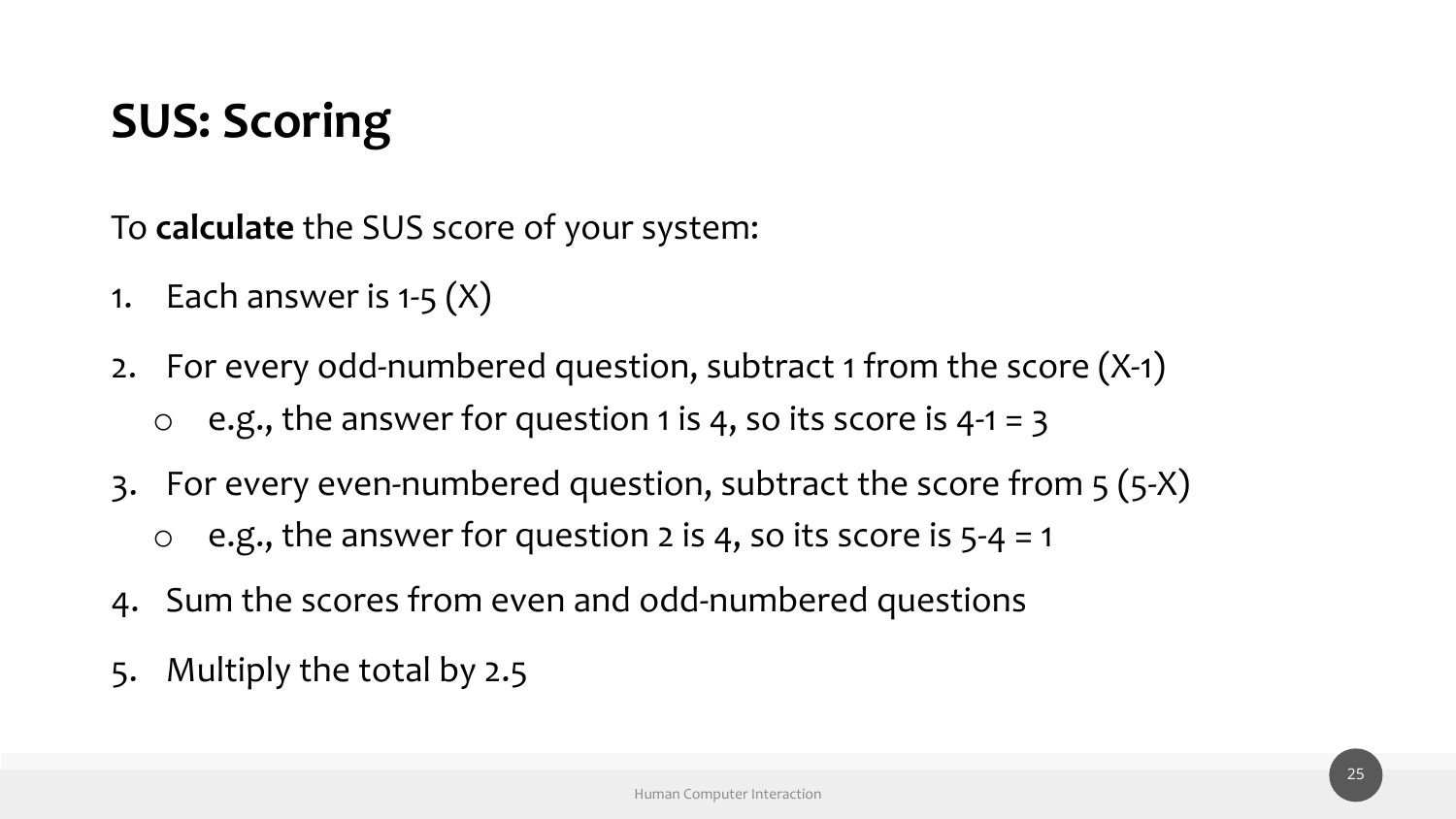#### **SUS: Advantages and Disadvantages**

- Advantages
	- o Score reliability has been evaluated over the decades and it is on par with more complex and costly methods
	- o Free, quick, and simple
	- o Quite used in industry
	- o Applicable to a wide range of technologies, systems, and products

#### ■ Disadvantages

- o It is a subjective measure of perceived usability
	- it should not be your only method
- o It gives no clues about how to improve the score
	- it is not diagnostic
- o It is not possible to make systematic comparisons between two systems and their functionality using SUS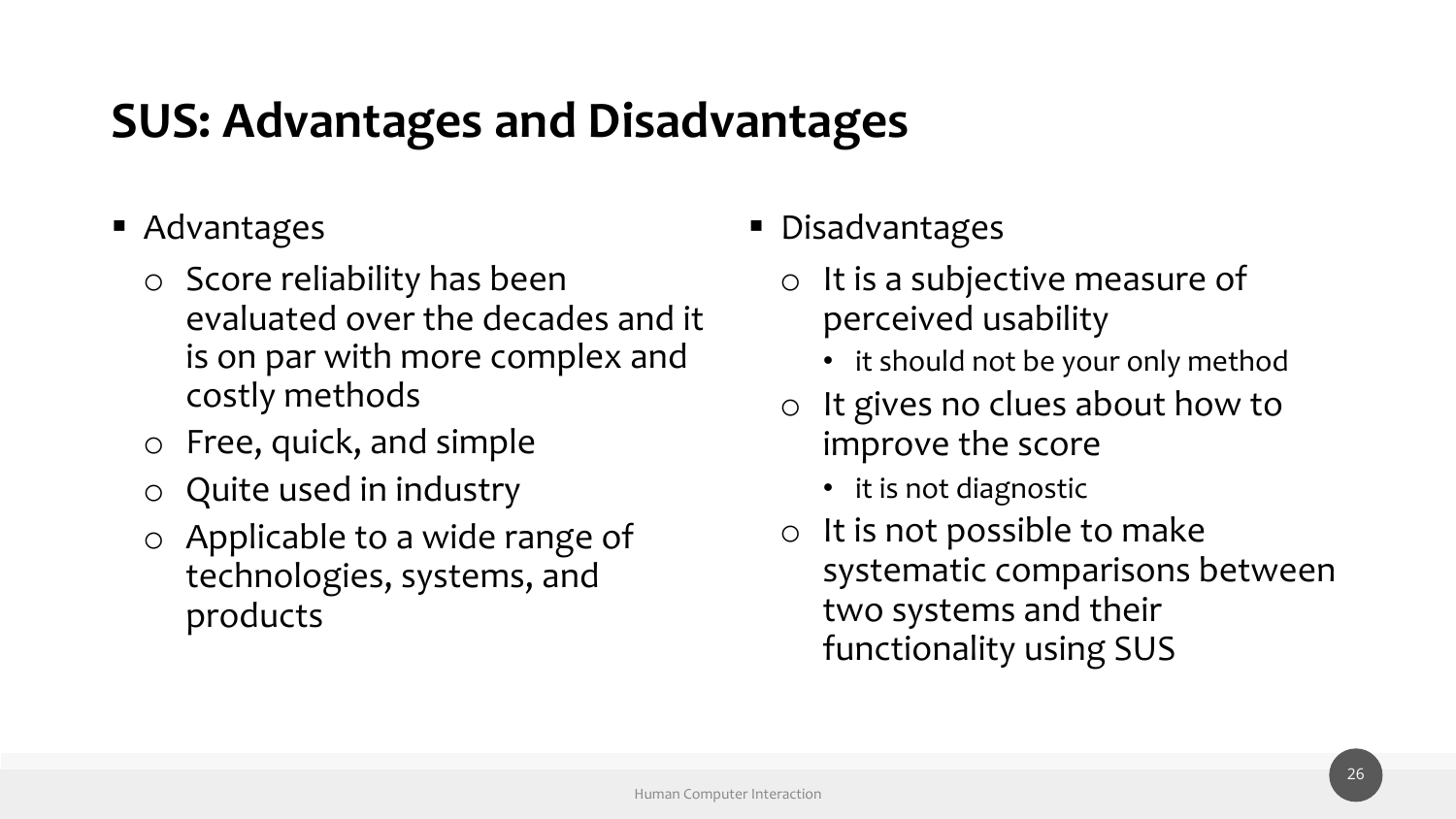#### **Post-Test Questionnaire: NASA-TLX**

- § *NASA Task Load indeX (NASA-TLX)*
	- o emerged in the 1980s
	- o the result of NASA efforts to develop an instrument for measuring the **perceived workload** required by the complex, highly technical tasks of aerospace crew members
- Useful for studying complex products and tasks in high consequence environments
	- o e.g., healthcare, aerospace, military, etc.

| <b>Mental Demand</b>   | How mentally demanding was the task?                                      |
|------------------------|---------------------------------------------------------------------------|
| <b>Very Low</b>        | <b>Very High</b>                                                          |
| <b>Physical Demand</b> | How physically demanding was the task?                                    |
| <b>Very Low</b>        | <b>Very High</b>                                                          |
| <b>Temporal Demand</b> | How hurried or rushed was the pace of the task?                           |
| Very Low               | Very High                                                                 |
| Performance            | How successful were you in accomplishing what<br>you were asked to do?    |
| Perfect                | Failure                                                                   |
| Effort                 | How hard did you have to work to accomplish<br>your level of performance? |
| <b>Very Low</b>        | <b>Very High</b>                                                          |
| Frustration            | How insecure, discouraged, irritated, stressed,<br>and annoyed wereyou?   |
| <b>Very Low</b>        | <b>Very High</b>                                                          |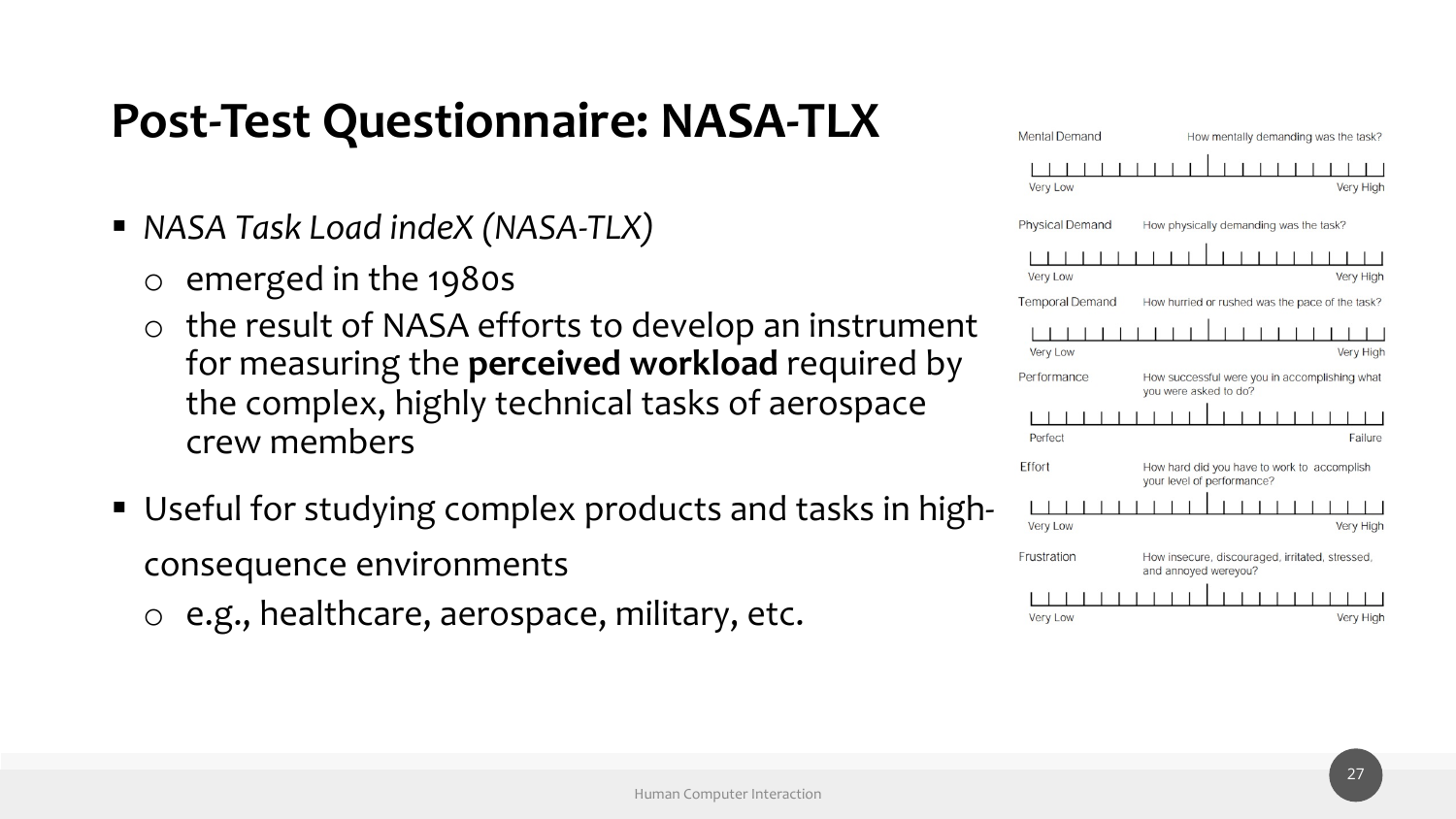#### **NASA-TLX: Questions**

- 6 questions on an unlabeled 21-point scale o ranging from *Very Low* to *Very High*
- Each question addresses one dimension of the perceived workload:
	- o mental demand
	- o physical demand
	- o time pressure
	- o perceived success with the task
	- o overall effort level
	- o frustration level
- Respondents weigh each one of the questions pertaining to the six categories, to indicate which mattered most to what they were doing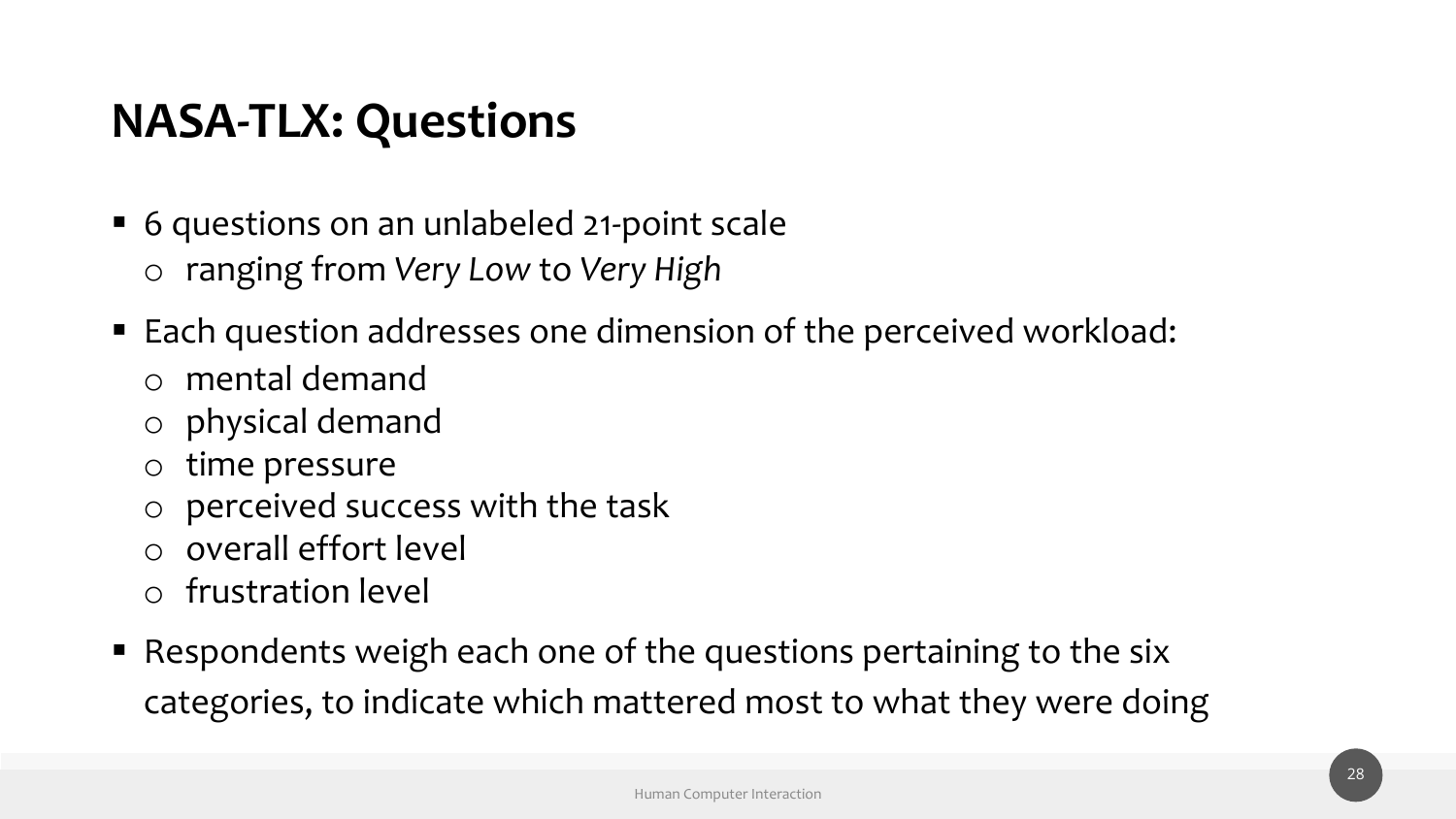#### **N[ASA-TLX: Score](https://itunes.apple.com/us/app/nasa-tlx/id1168110608)**

- **EX A complex** instrument to score
- NASA shares a paper and pencil version
	- o with instructions
	- o https://humansystems.arc.nasa.gov/groups/tlx/tl
- and a free iOS app to compute the score
	- o https://itunes.apple.com/us/app/nasa-tlx/id116811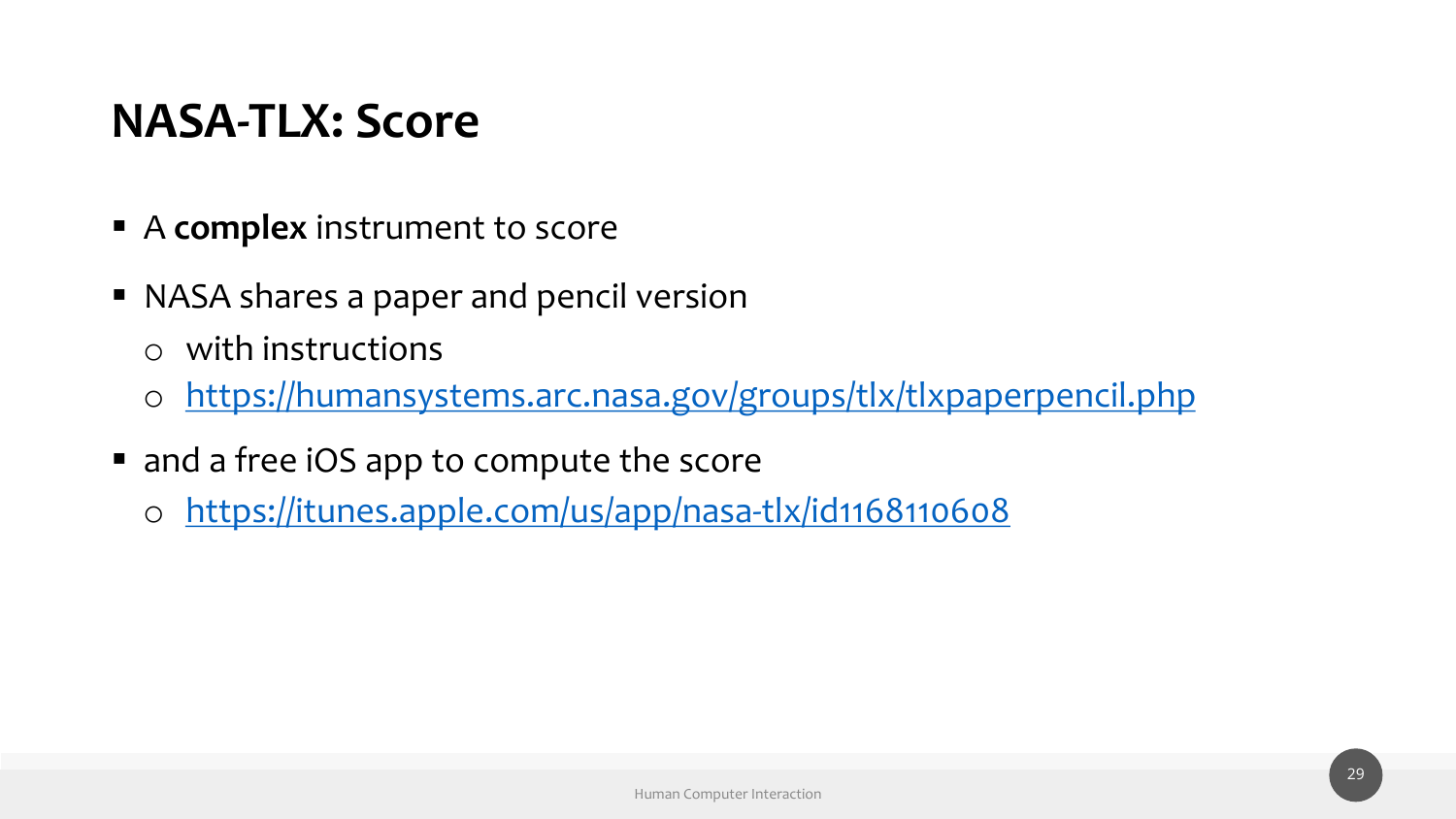# **S[ample Scripts and Some Tips](https://www.nngroup.com/articles/task-scenarios-usability-testing/)**

- **Sample Usability Testing scripts, with no task descrited in the Sample Usability Testing scripts, with no task descri** 
	- o https://www.sensible.com/downloads/test-script
	- o http://www.lse.ac.uk/intranet/staff/webSupport/ sHandbook/pdf/script.pdf
- How to create good tasks?
	- o https://www.nngroup.com/articles/task-scenario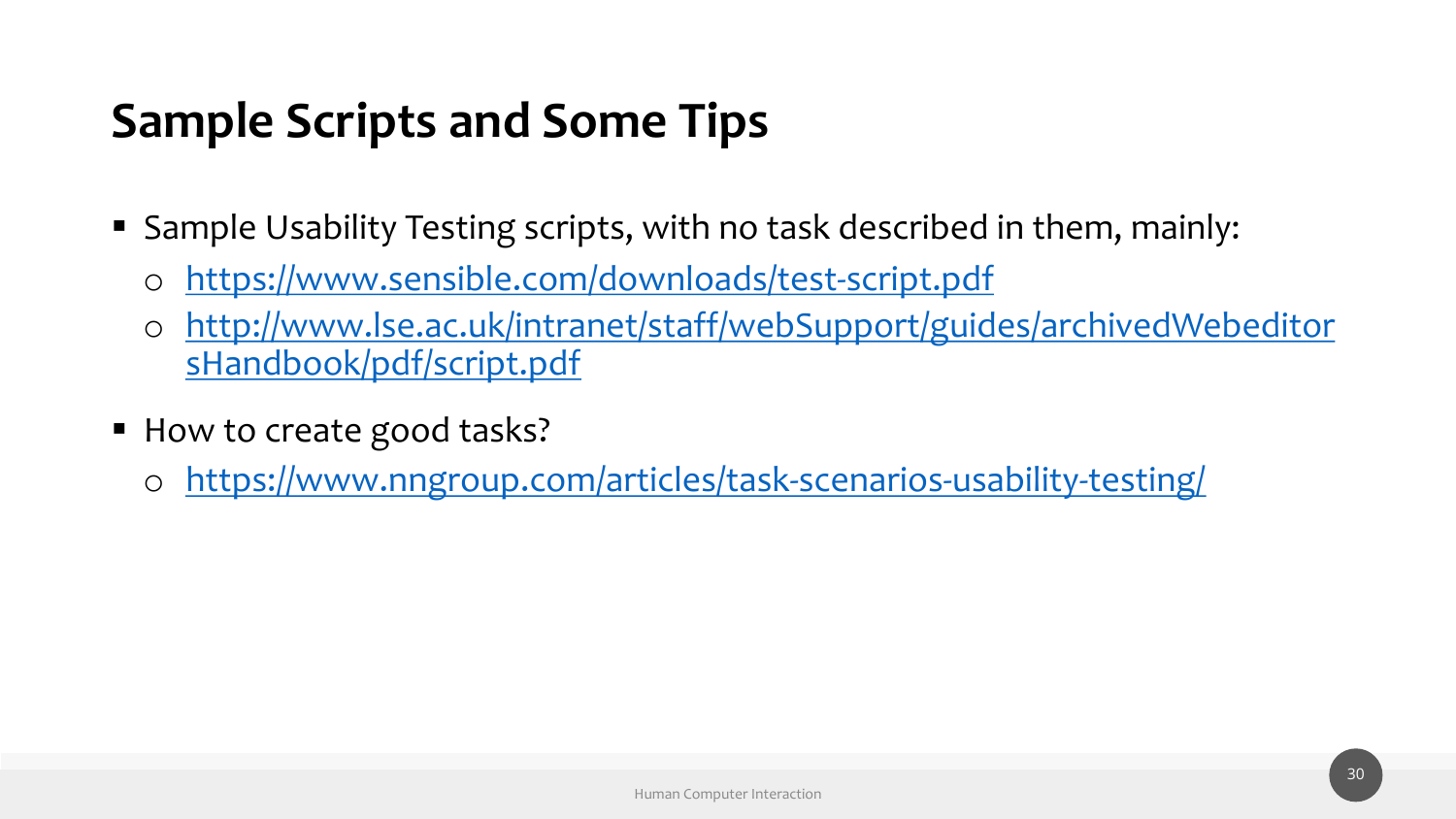# **Run and Analyze**

Usability Testing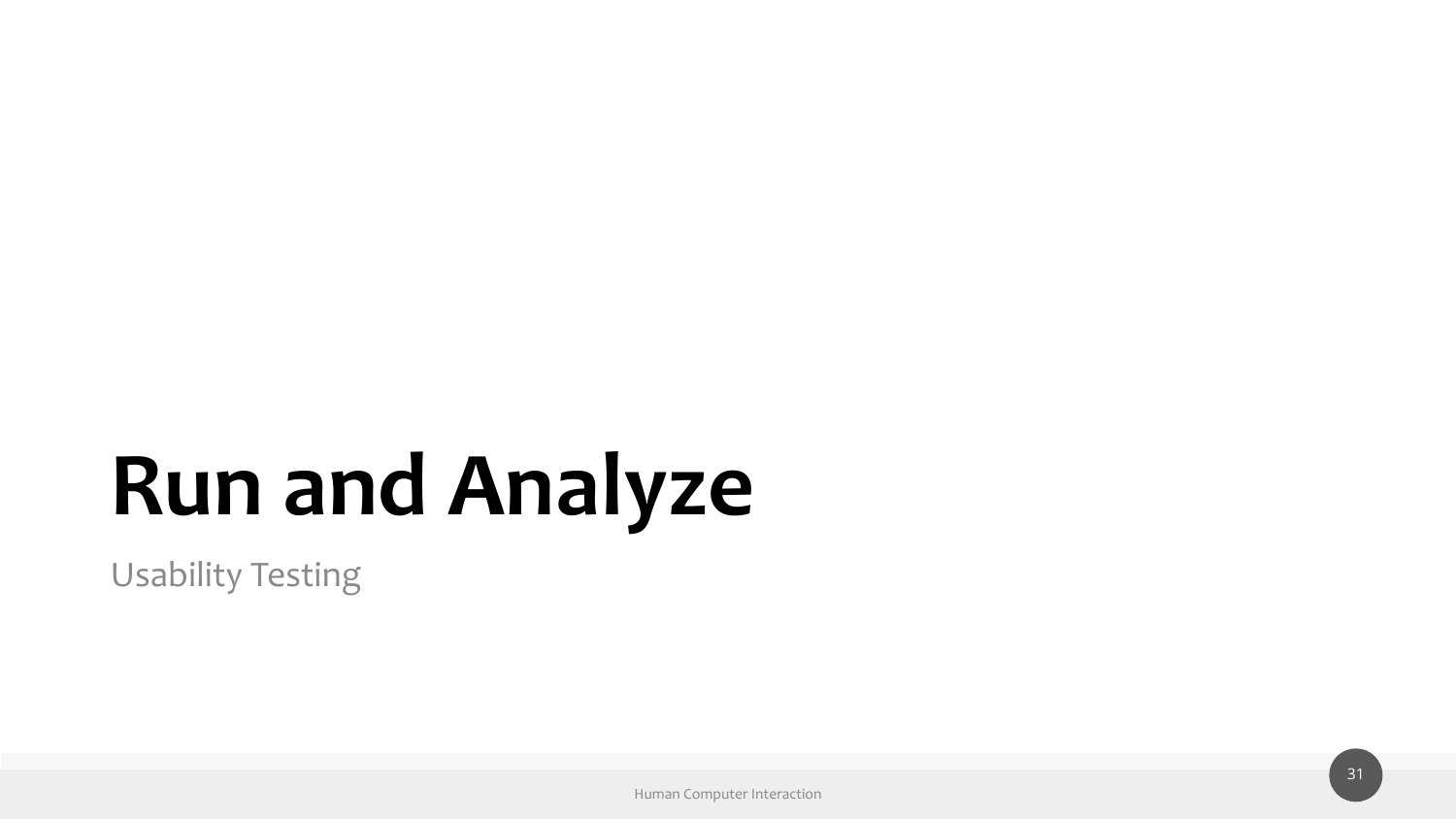## **Usability Testing: Run**

- Get informed consent
	- o better in written format
- One person acts as the facilitator and rest of team are observers o at least one of the observers must take notes
- Tell each participant:
	- o "we are testing our app, not you! Any mistakes are app's fault, not yours."
	- o **IMPORTANT**!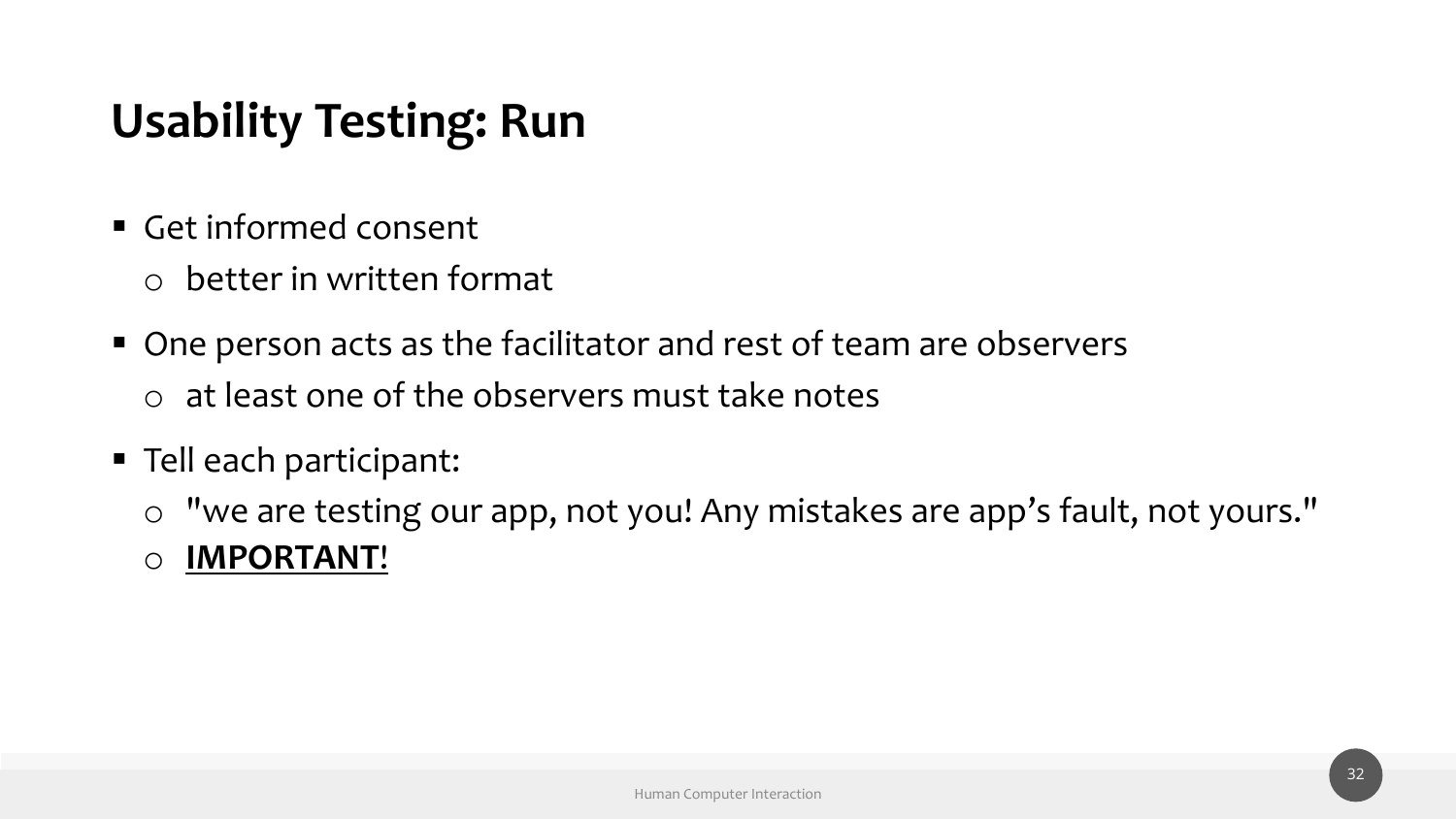## **Usability Testing: Run**

- The facilitator should always follow the script, remain neutral, not help the participants, and provide clear instructions o tasks can be given in a written form, one at time, … or vocally
- The facilitator must encourage participants to adopt (and explain) the chosen methodologies, at the right moment
	- o e.g., how the think-aloud work and for which tasks to use it
- Note-takers take notes of the participant's behavior, comments, errors and completion (success or failure) of each task
- The system is ready to measure all the defined criteria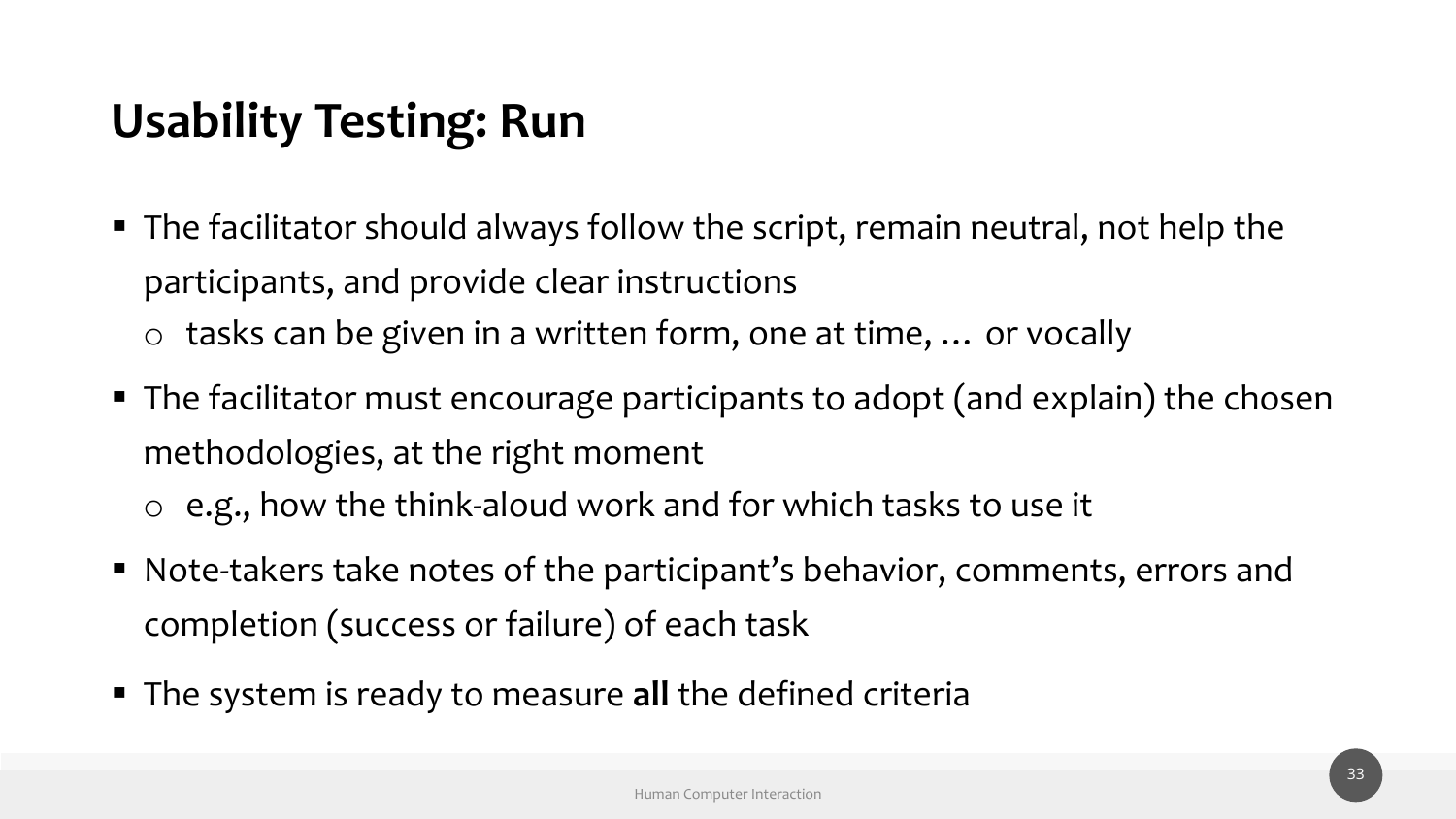## **Usability Testing: Analyze**

- Analyze collected data to find UI failures and ways to improve o e.g., written notes, audio, video, usage logs, …
- Do not forget to consider the collected metrics o per task and overall
- Quantitative data can be summarized in, e.g., success rates, task time, error rates, satisfaction questionnaire ratings
- Look for trends and keep a count of problems that occurred across participants
	- o e.g., observations about pathways participants took, comments/recommendations, answers to open-ended questions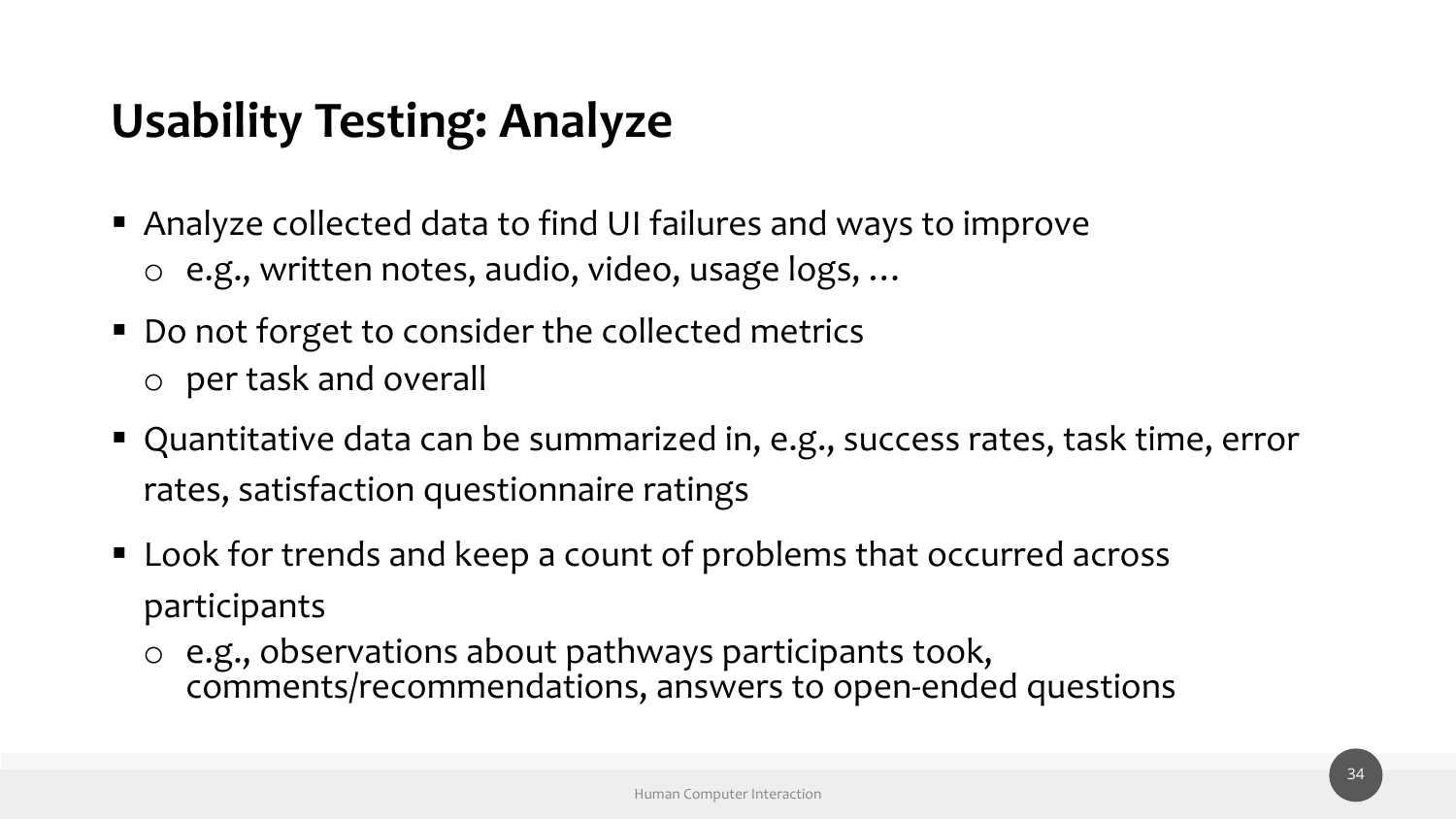# **References**

- Alan Dix, Janet Finlay, Gregory Abowd, Russell Beal [Interaction,](https://www.usability.gov/) 3rd Edition
	- o Chapter 9: Evaluation Techniques
- Ben Shneiderman, Catherine Plaisant, Maxine S. Col Niklas Elmqvist, Designing the User Interface: Strate Computer Interaction
	- o Chapter 5: Evaluating Interface Design
- usability.gov Improving the User Experience
	- o https://www.usability.gov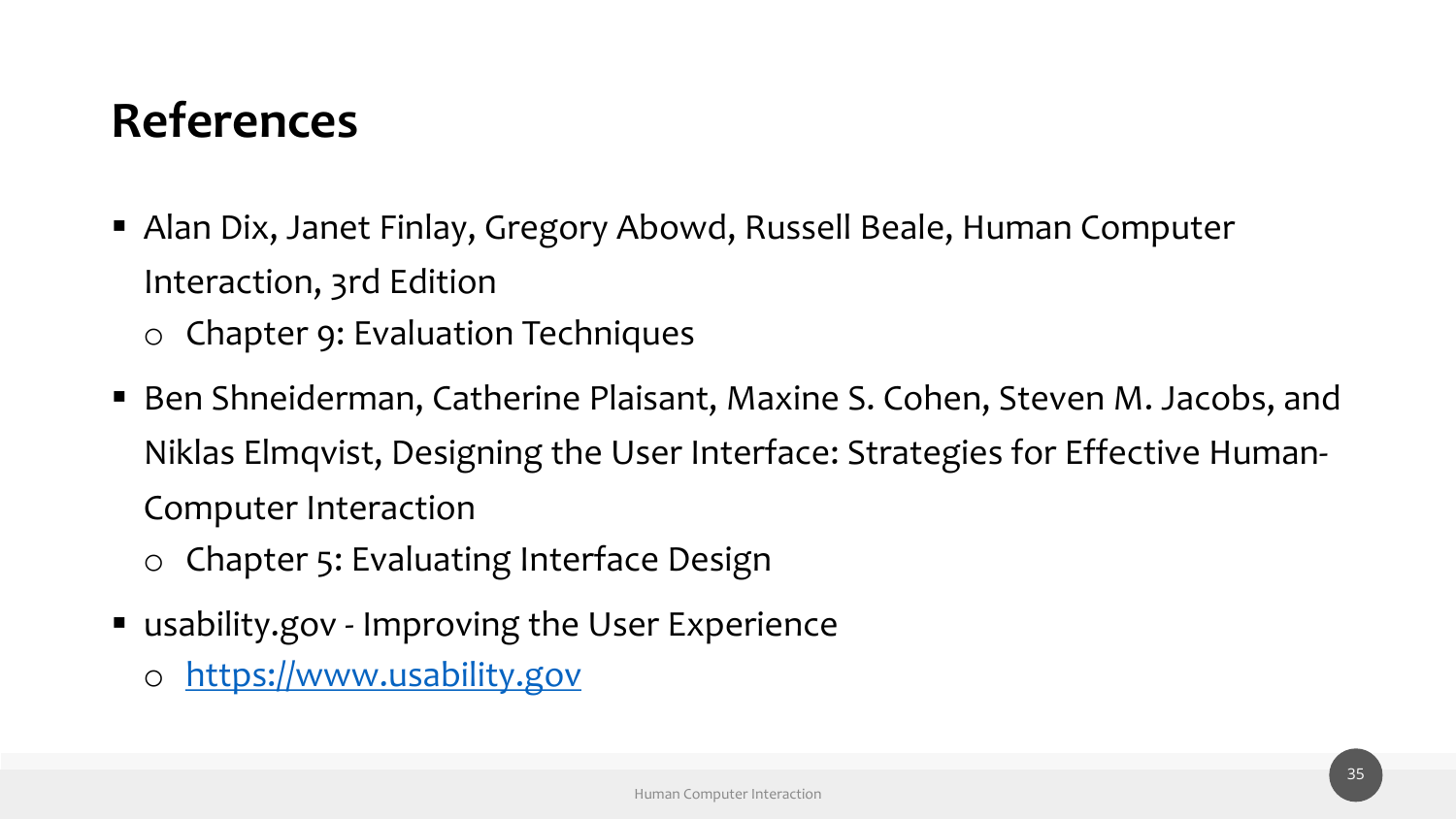# **References**

- Beyond the NPS: Measuring Perceived Usability with the Single Ease Question After Tasks and Usability T
	- https://www.nngroup.com/articles/measuring-pe
- John Brooke, SUS A quick and dirty usability scale, o https://hell.meiert.org/core/pdf/sus.pdf
- The Pros and Cons of the System Usability Scale (SU
	- o https://research-collective.com/blog/sus/